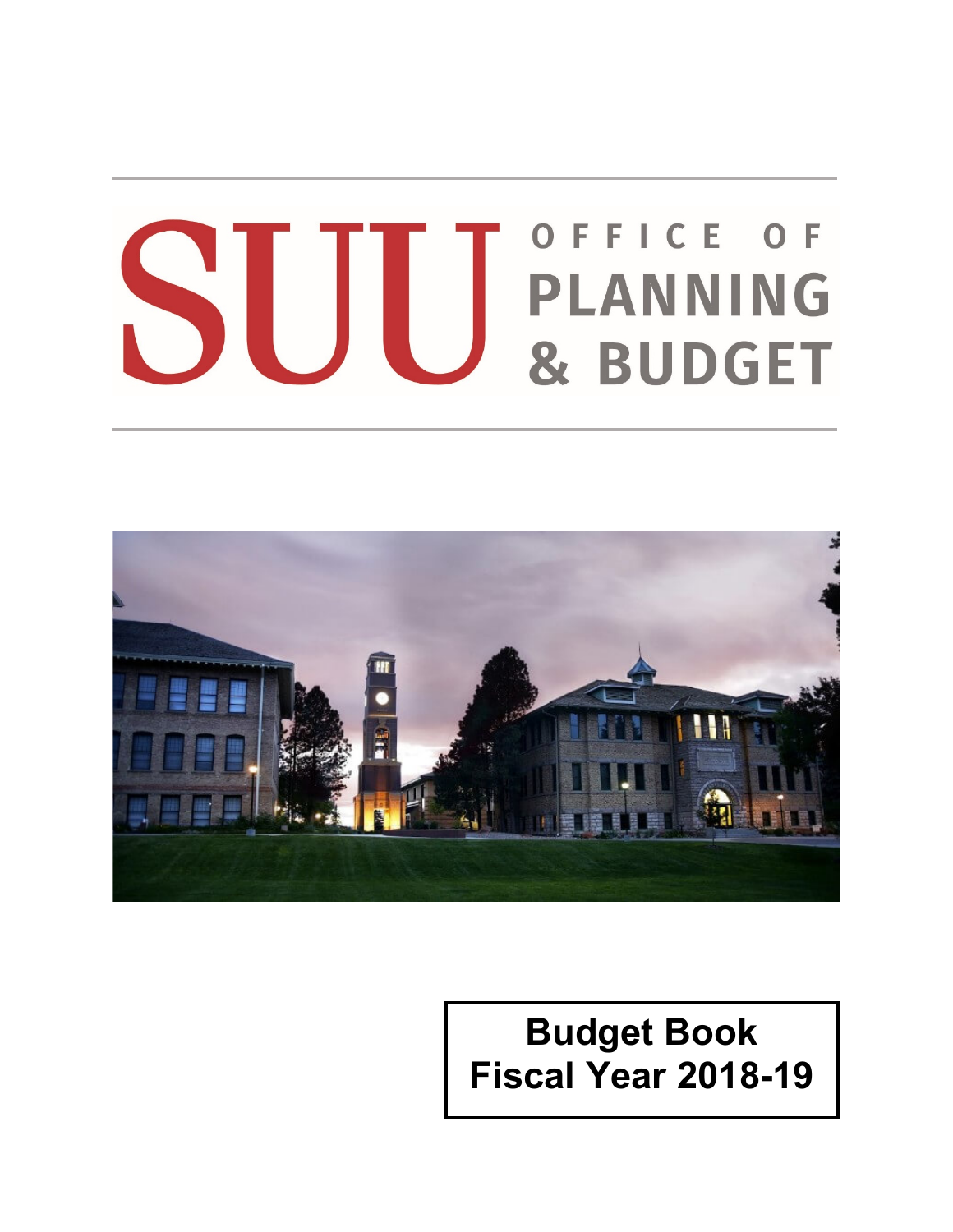#### **Introduction**

This document is intended to outline and clarify the budgeting process at Southern Utah University. In addition to general background information, selected financial schedules are included to illustrate SUU's current budgetary position. Faculty, staff, students, and the general public are welcome to contact the SUU Budget Office at any time for additional information.

- ❖ Marvin Dodge Vice President for Finance & Administration E-mail: [marvindodge@suu.edu](mailto:marvindodge@suu.edu) Phone: (435) 586-7721
- ❖ Mitch Bealer Assistant Vice President for Finance Planning & Budget E-mail: [bealer@suu.edu](mailto:bealer@suu.edu) Phone: (435) 586-7723
- Mary Jo Anderson Assistant Director Planning & Budget E-mail: [andersonm@suu.edu](mailto:andersonm@suu.edu) Phone: (435) 865-8491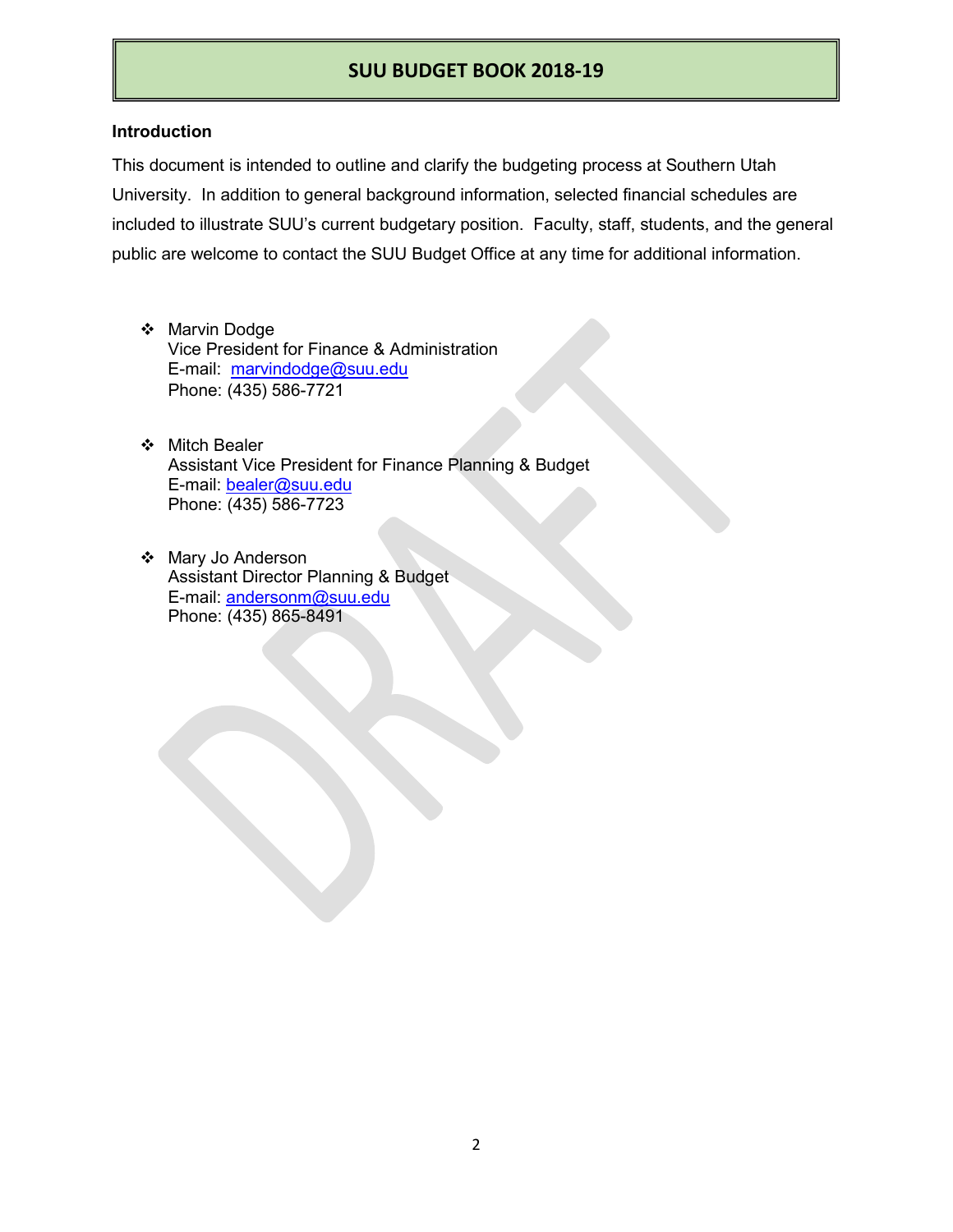## **Table of Contents**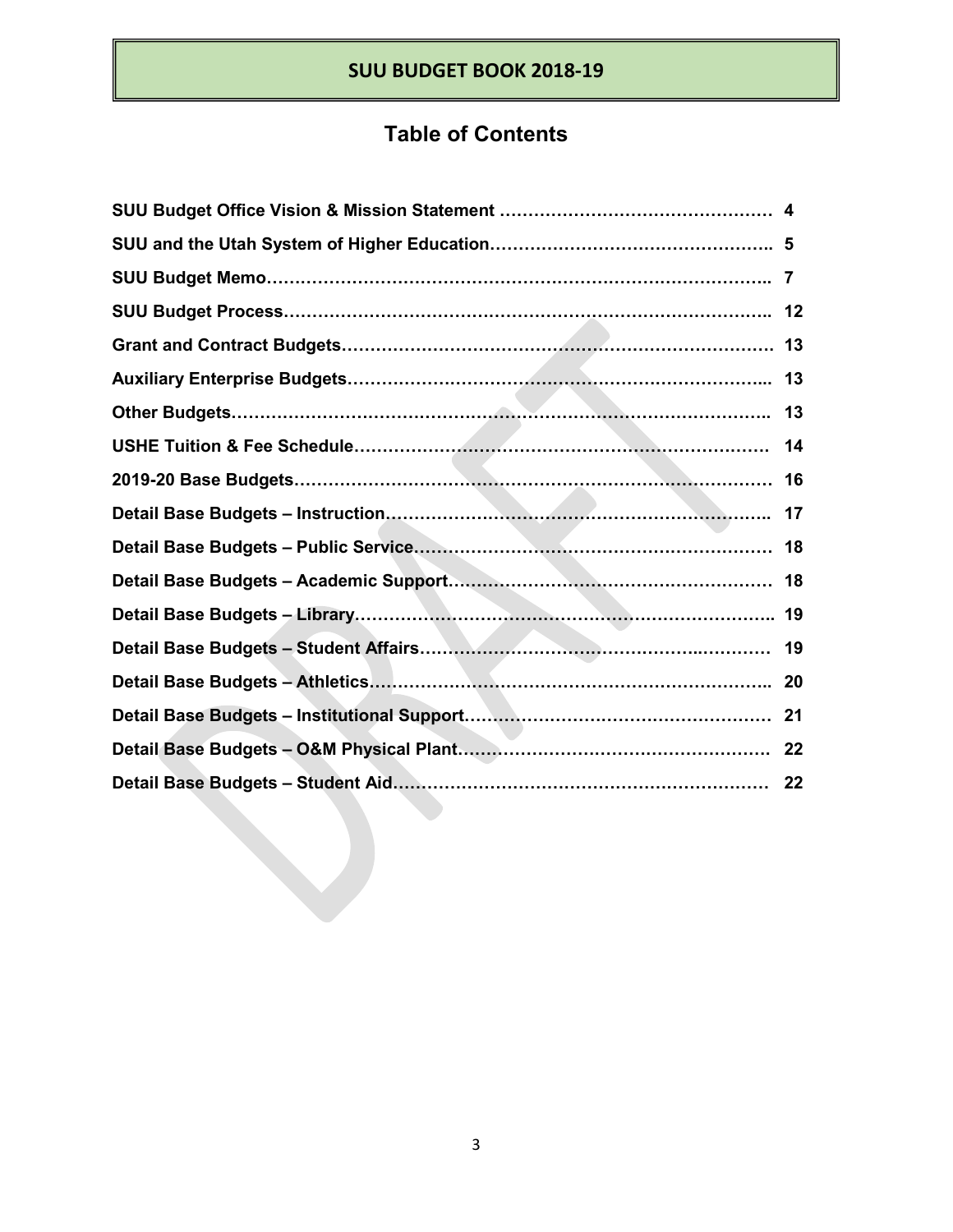#### **Budget Office Vision Statement:**

The Budget Office is dedicated to supporting the mission of Southern Utah University. As a comprehensive regional university committed to offering a personalized learning environment to all of its students, SUU promotes knowledge and skill development through excellence in teaching, public service and scholarly activities.

#### **Budget Office Mission Statement:**

Work with all segments of the university to deliver personalized budgetary, financial, operational, and systems advice, taking advantage of the experience and expertise of the Budget Department. Provide accurate and timely monitoring, tracking and projection, and reporting of funds available to the university, maximizing the effectiveness and efficiency of the educational and administrative operations.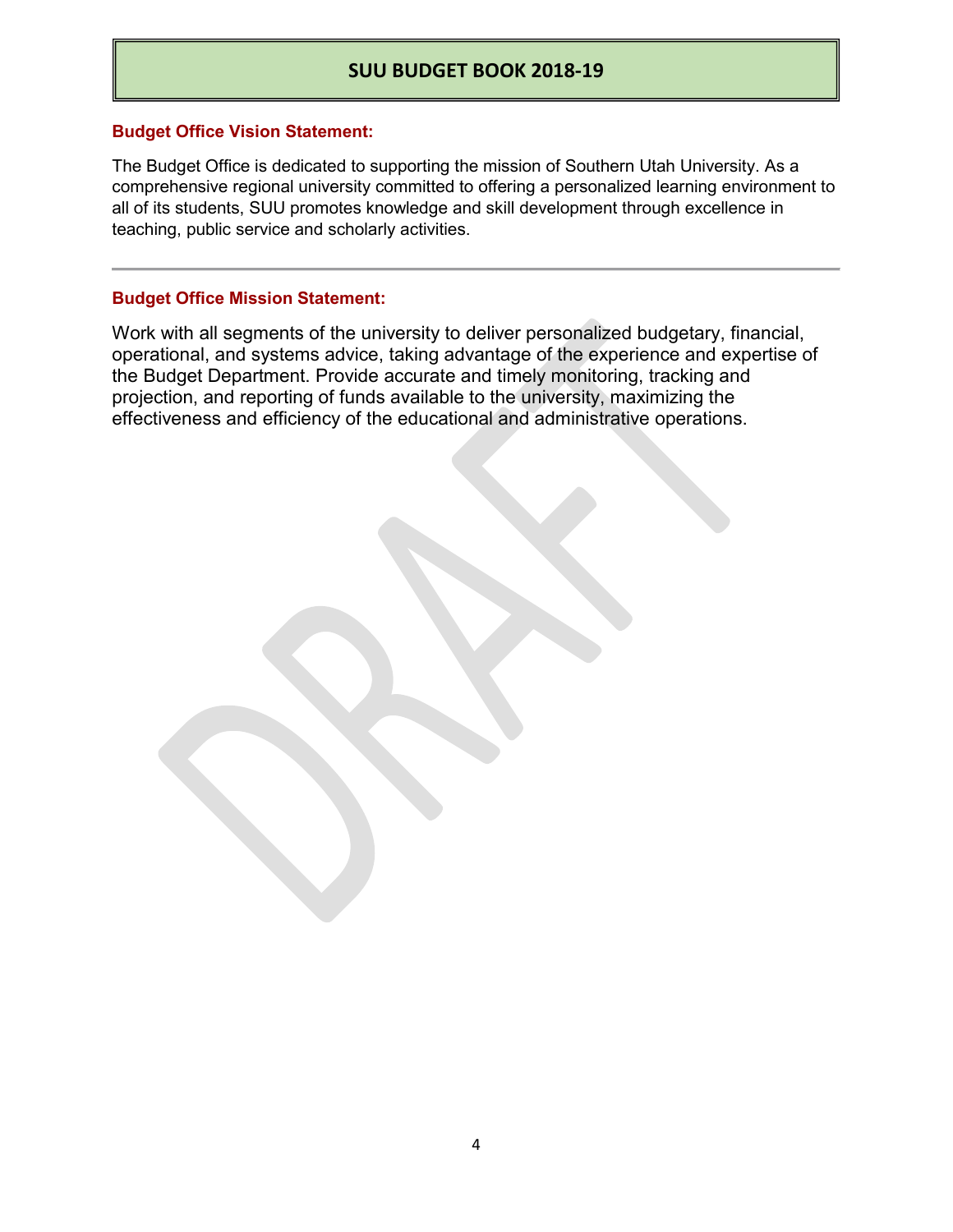#### **SUU and the Utah System of Higher Education**

Southern Utah University is one of eight member institutions of the Utah System of Higher Education (USHE). A large portion of funding for USHE institutions comes from appropriations provided by the State of Utah. Appropriations for USHE institutions are determined by the legislative branch of state government, with input and counsel from the Utah Governor's Office and the Utah State Board of Regents. With the exception of several specific line items, this funding comes to each USHE institution as a lump sum general appropriation. The individual institutions are then charged to allocate these funds in ways that maximize progress towards attainment of their unique missions.

In addition to state tax dollars, another large funding source for SUU is tuition and fee revenue collected from students attending the university. Each USHE institution is allowed to fully retain tuition and fee revenue generated from student enrollment. Tuition rates are determined through a process that includes public hearings on individual campuses, approval by institutional Boards of Trustees, and state-wide approval by the Board of Regents. Other fees have different public approval processes, depending on the fee type; most fees require approval from one or both of the governing boards.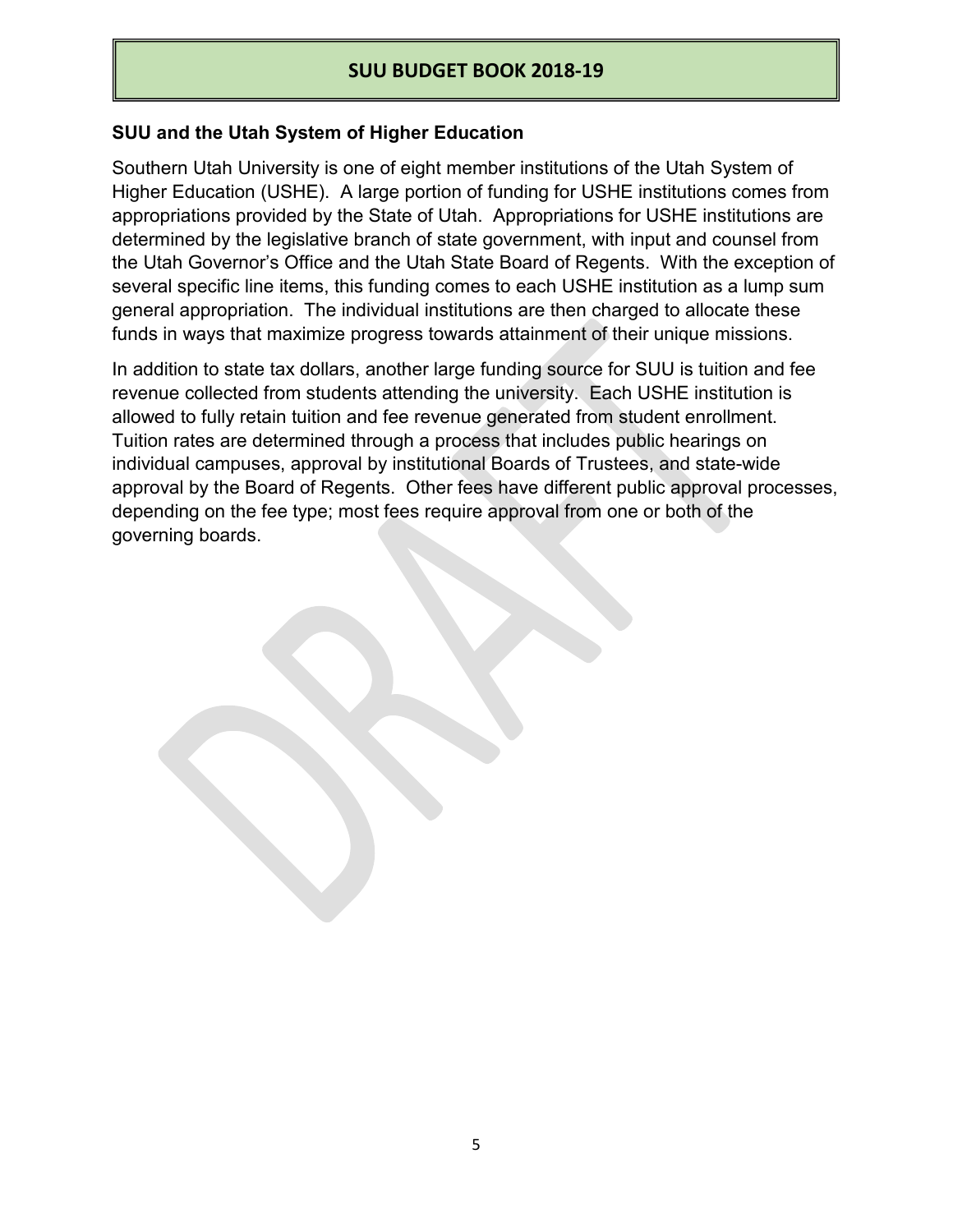**Statutory and Constitutional Responsibilities for the Utah System of Higher Education Operating Budget Request Process**

#### **Board of Regents**

#### **UCA 53B-7-101**

"The board shall recommend a combined appropriation for the operating budgets of higher education institutions for inclusion in a state appropriations act…

"The appropriations recommended by the board shall be made with the dual objective of: (i) justifying for higher educational institutions appropriations consistent with their needs, and consistent with the financial ability of the state; and (ii) determining an equitable distribution of funds among the respective institutions in accordance with the aims and objectives of the statewide master plan for higher education.…

"The board shall request a hearing with the governor on the recommended appropriations. After the governor delivers his budget message to the Legislature, the board shall request hearings on the recommended appropriations with the appropriate committees of the Legislature.

"The board shall recommend to each session of the Legislature the minimum tuitions, resident and nonresident, for each institution which it considers necessary to implement the budget recommendations."

#### **Governor**

#### **UCA 63J-1-201**

"The governor shall, within the first three days of the annual general session of the Legislature, submit to the presiding officer of each house of the Legislature a proposed budget for the ensuing fiscal year…

"The proposed budget shall include…a plan of proposed changes to appropriations and estimated revenues for the next fiscal year that is based upon the current fiscal year tax laws and rates….

"For the purpose of preparing and reporting the proposed budget, the governor shall require from the proper state officials, including all public and higher education officials…to provide itemized estimates of changes in revenues and appropriations…

"The governor may require…other information under these guidelines and at times as the governor may direct….

"The governor may require representatives of public and higher education, state departments and institutions, and other institutions or individuals applying for state appropriations to attend budget meetings..."

#### **Fiscal Analyst**

#### **UCA 36-12-13**

"The powers, functions, and duties of the Office of the Legislative Fiscal Analyst under the supervision of the fiscal analyst are…to analyze in detail the executive budget before the convening of each legislative session and make recommendations to the Legislature on each item or program appearing in the executive budget…."

## **Legislature**

#### **Utah Constitution XIII-5-1**

"The Legislature shall provide by statute for an annual tax sufficient, with other revenues, to defray the estimated ordinary expenses of the state for each fiscal year…"

Articles VI and VII also identify the distinct powers granted to the executive and legislative branches, respectively, and provide for the legislature to pass bills including appropriation bills.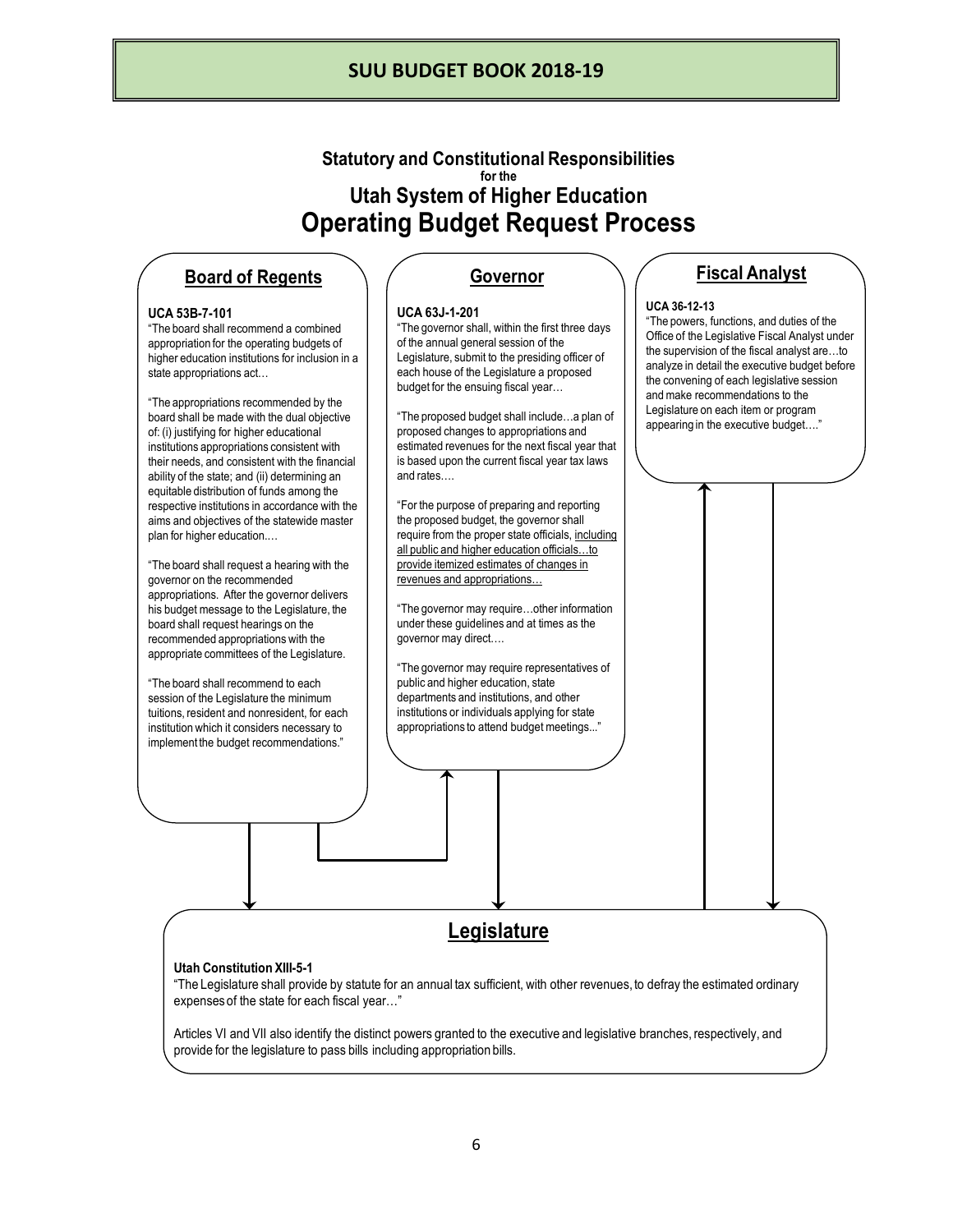#### **MEMORANDUM**

**TO**: Campus

**FROM**: Mitch Bealer, Assistant VP Planning & Budget

**DATE**: July 22, 2017

**RE**: **Invitation to Submit Budget Requests for FY 2019** 

The President's Council, along with the Planning & Budget Office, invite campus personnel to submit Ongoing budget requests for FY 2019 (July 1, 2018 through June 30, 2019) and One-time requests for FY 2018 **by November 1, 2017.** 

#### **Reviewing and Submitting Requests:**

All requests should be prepared and submitted through the respective department or division between August 22, 2017 and November 1, 2017. All requests should be reviewed and prioritized by the departments, division heads, and vice president prior to submitting to the Planning and Budget Office. Once submitted, the Planning and Budget Office will review and analyze all requests during November and December making recommendations to the President's Council prior to public hearings scheduled for January 2018.

#### **Tie to Strategic Plan:**

All budget requests must have a direct tie to institutional goals and objectives outlined in the University Strategic Plan located at: https://www.suu.edu/future/final.html. Additionally, priority will be given to requests directly addressing challenges incident to enrollment growth.

#### **Carryforward Funds Plan for Use:**

As a reminder, annual carryforward funds should be utilized for small dollar requests rather than submitting those for University consideration. Due to increasing carryforward balances each department is required to include in its budget submission a plan for utilizing carryforward funds.

#### **Unit Effectiveness Plans:**

The Office of Institutional Planning and Effectiveness is working with campus departments and divisions to implement annual Unit Effectiveness Plans (UEP) tying resources back to strategic outcomes. These UEPs will be a critical element of assessment by the Planning and Budget Office in making budget recommendations. Please make available to the Planning and Budget Office electronic copies of UEPs completed over the summer of 2017.

#### **Public Hearings of Budget Proposals:**

In January 2018, the President's Council will hold a series of public hearings for each Vice President, or Cabinet member, to present and defend their prioritized budget proposals. The Council and public will have an opportunity to question proposals in order to seek clarity in understanding the associated needs and justification. The use of handouts, Powerpoints, Prezi, or other clarifying visuals is strongly encouraged for these hearings. The Council will make recommendations to the University President following these hearings.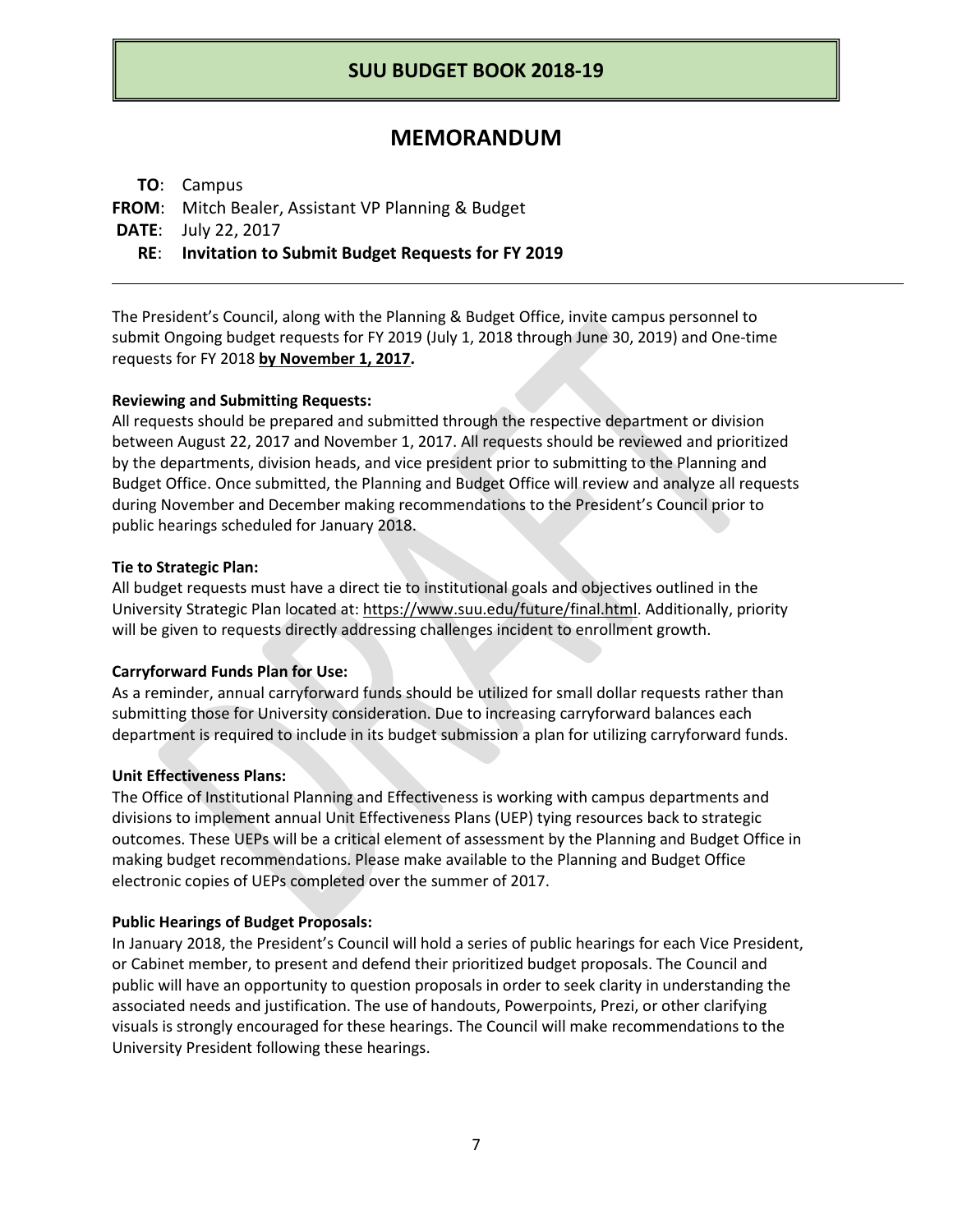#### **April Campus Forum:**

In March and April 2018, as state/legislative funding and tuition revenue amounts are determined, the President will finalize all budget allocations based on input from the President's Council, Cabinet, and public hearings. The President will host a spring forum in late April where he will announce final budget allocations for ongoing FY 2019 and one-time FY 2018 funding.

#### **Budget Request Forms:**

Please utilize the budget request form(s) available at the Planning and Budget Office website: https://www.suu.edu/ad/budget/forms.html. For this round of budget funding please use the *"New E&G funding request (one time & on-going)"* forms at the bottom of the list.

The attached budget time line document should help answer questions and clarify the budget process.

#### **Board of Regents System Request Guidelines:**

While we do not yet have estimates of the legislative funding available for FY 2019, the following information was provided to the State Board of Regents by Commissioner Buhler at the Regents meeting held in July 2017. These Guidelines may assist in formulating your requests.

FY 2019 Utah System of Higher Education Budget Guidelines include the following categories:

- 1) Compensation: The system will request funds for compensation increases (inclusive of salary/wage adjustments, health and dental insurance increases, and retirement adjustments for URS participants) on behalf of USHE employees. As directed by the 2017 Legislature, 25 percent of the approved compensation package will be funded by additional first-tier tuition revenues.
- 2) Student Growth & Capacity Building Initiatives: The system will request funds to help institutions address new student growth expected at USHE institutions. Funds will be used to ensure USHE students receive a quality educational experience from application to graduation by expanding capacity for teaching and operations support associated with growing student needs. Funds received in this category are designed to address the Board goal of Affordable Participation.
- 3) Performance Based Initiatives: The system will request funds to further advance performance based initiatives focused on increasing student completion rates. Funds received in this category are designed to address the Board goal of Timely Completion.
- 4) Workforce Initiatives: The system will request funds to help build capacity in programs that support regional workforce needs in high demand, high wage positions. By investing in these programs, USHE will further advance its ongoing efforts to strengthen the economic base for the future. Funds received in this category will help address workforce needs in the following industry clusters (list is subject to modification in the 2018 legislative session):
	- a) Nursing and Healthcare
	- b) Computer Science and Information Technology
	- c) Engineering
	- d) Science, Aviation, and Career Technology Education (CTE) Programs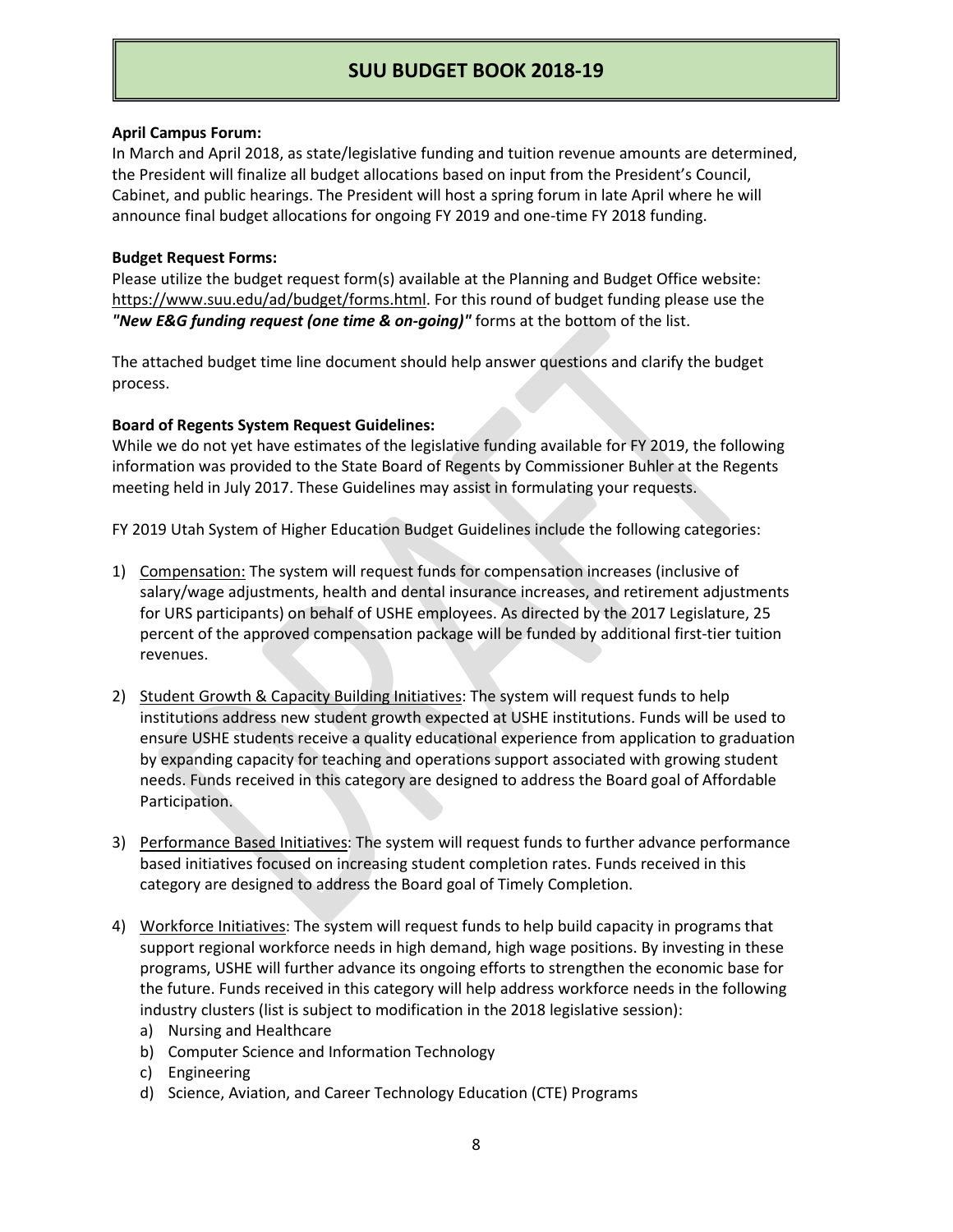- e) Business, Hospitality, and Tourism
- 5) Statewide Initiatives: The system will request funds to support statewide initiatives administered by the Board that impact multiple USHE institutions. The Statewide Initiatives for the FY 2019 budget requested are designed to help address the Board goal of Affordable Participation and Innovative Discovery and include:
	- a) Higher Education Technology Initiative IT Network and Wireless Infrastructure Costs
	- b) Regent's Scholarship Program

Any questions about budget requests and necessary details may be directed to Mitch Bealer, bealer@suu.edu or Mary Jo Anderson[, andersonm@suu.edu.](mailto:andersonm@suu.edu)

Thank you for your continued efforts.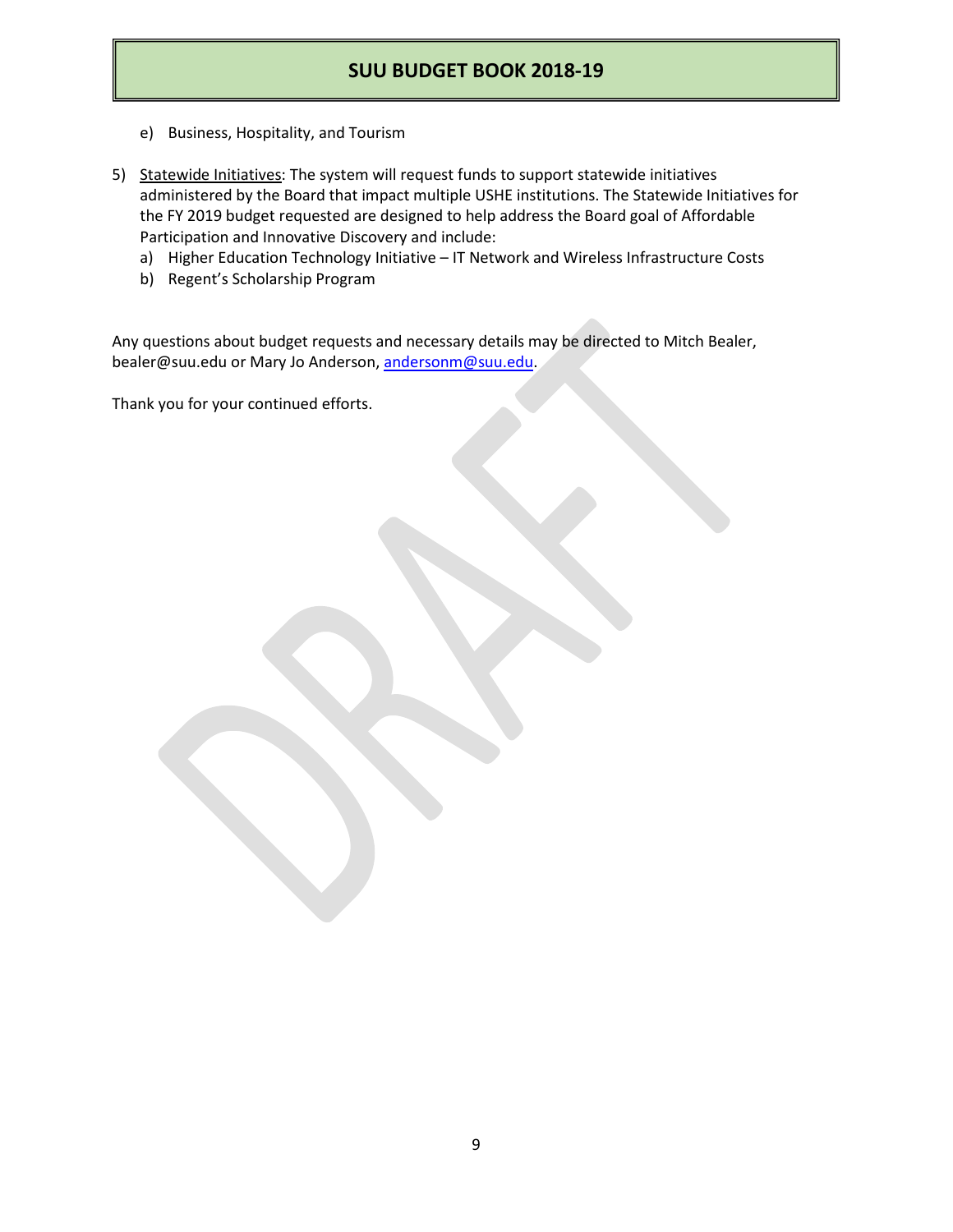# **SUU** UTAH

#### **Key Dates - Budget Process - for FY 2019**

| August 22, 2017         | Budget Guidelines Released During Welcome Back Week - Invitation to submit requests          |
|-------------------------|----------------------------------------------------------------------------------------------|
| Aug - Oct 2017          | Departments, Divisions, and Vice President's formulate and prioritize budget requests        |
| <b>November 1, 2017</b> | Prioritized Budget Requests DUE to the Budget Office                                         |
| Nov - Jan 2018          | Budget Office analyze budget recommendations and formulate recommendations                   |
| Jan. 16-18, 2018        | Public Budget Hearings - Cabinet members to make formal presentations to President's Council |
| April 16, 2018          | President & Cabinet make final appropriation decisions (ongoing & one-time)                  |
| <b>April 2018</b>       | President's Spring Campus Forum - announce final budget decisions                            |
| <b>April 2018</b>       | Newly appropriated one-time funds available to departments                                   |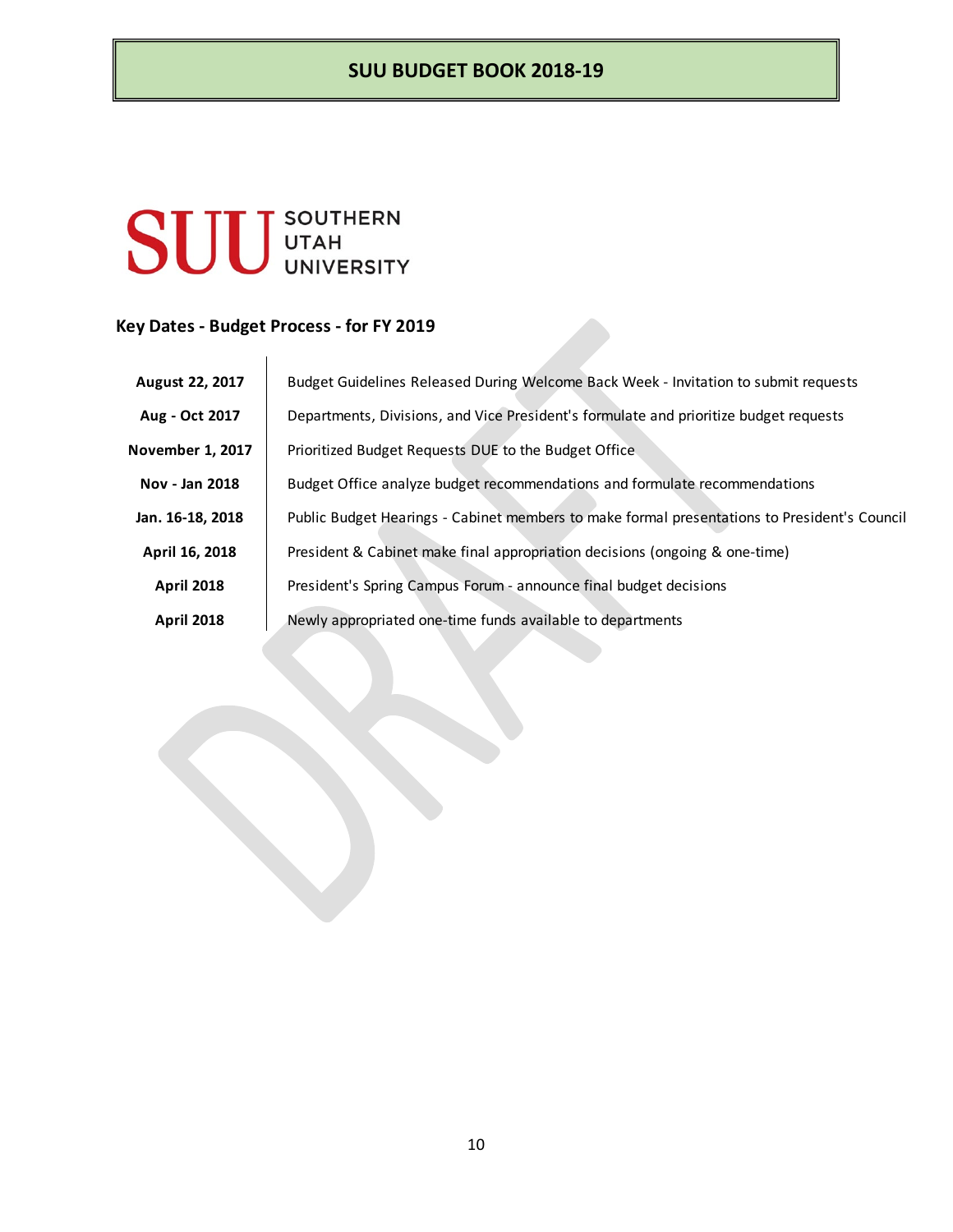| $\mathop{\rm SU}(\mathop{\rm U}_{\rm UAT}^{\rm SUNHERI}$<br>Public Truth-in-tuition hearing held on campus to address tuition and fee proposals<br>Unit Effectiveness Plans from all schools/colleges/departments due by July 1st<br>New line-item E&G budgets posted to the Banner system<br>Finalize allocation of ongoing E&G funds from tuition and legislative appropriations<br>Tuition and student fee proposals submitted to Board of Trustees and Utah Board of Regents<br>President's Council holds public hearings for budget requests and related topics (VPs to present)<br>President hosts campus leadership conference for all Managers/Directors/Chairs/Deans/Cabinet<br>travel budget balances to carry forward year to year. Departments should plan reserves for major purchases. This eliminates the one-time budget request process which has occurred in the<br>E&G (Appropriated) operating budget surpluses & deficits brought forward to new year after final "closing" entries are made in Accounting Department for old year. Current expense and<br>E&G Operating budget surpluses/deficits rolled forward and posted to Banner<br>President's Spring Campus Forum to include announcing final budget decisions for the New Fiscal Year<br>Preliminary estimated tuition increase reviewed/determined for New Year (1st and 2nd tier)<br>Program and student fee planning, reviews, and hearings for the new academic year<br>Budget Office reviews and analyzes budget requests - formulating recommendations for Pres. Council<br>Budget Requests, as prioritized through Vice Presidents, DUE to the Budget Office - Nov 1, 2017<br>Strategic Plan based budget requests are formulated by departments/divisions<br>President invites budget requests by releasing Guidelines at Welcome Back to Campus meeting<br>President's Council determines budget focus and priorities from Strategic Plan<br>past. Departments will be required to submit plans identifying the proposed use of carryforward funds as part of their strategic p<br>President's Cabinet members will have established times to present their requests/proposals to the President's Council with the opportunity to invite (include) college and department<br>Each VP will establish a budget prioritization process within their respective areas that encourages participation from entire division and promotes transparency<br>Each "unit" at SUU (colleges/schools, and divisions) will be required to build their own Unit Effectiveness Plans outlining the unit<br>Annual review of scholarship matrix and adjustments with Ruffalo Noel Levitz for new recruiting<br>Annual contract process establishing salaries for the New Year<br>One-time funding requests finalized and funds available to campus departments<br>Annual Legislative Session - 45 calendar days beginning 4th Monday in January<br>Commissioner's Office requests input on system budget proposal for Govemor's Office & Regents<br>personnel as appropriate. Proposed format: Academics - 1 afternoon, Non-Academic areas - 1 afternoon, Compensation - 1 afternoon, Scholarships - 1 afternoon.<br>The Budget Office will provide revenue estimates on an on-going basis throughout the process to help set financial parameters for budget requests<br>into SUU's master Strategic Plan.<br><b>Notes</b><br>Task<br>Ξ<br>Aug<br>Sep<br><b>Oct</b><br><i>Mans</i> .<br>vision, priorities, and fulfilling their own mission dovetailing<br>Nov Dec<br><b>Current Year</b><br>Jan Feb<br>Mar<br>Apr May Jun<br>Updated: August 4, 2017<br>Jul Aug Sep<br><b>New Year</b> | F | O | C | ø | ⊅ |  | 21 | 20 | 5 | 18 | 17 | 5 | Ω, | 14 | β | $\overline{5}$ | 11 | 5 | 6 | $\infty$ | ┙ | $\sigma$ | S | 4 | $\boldsymbol{\omega}$ | $\sim$ | $\mapsto$ |  |                                    |  |  |
|----------------------------------------------------------------------------------------------------------------------------------------------------------------------------------------------------------------------------------------------------------------------------------------------------------------------------------------------------------------------------------------------------------------------------------------------------------------------------------------------------------------------------------------------------------------------------------------------------------------------------------------------------------------------------------------------------------------------------------------------------------------------------------------------------------------------------------------------------------------------------------------------------------------------------------------------------------------------------------------------------------------------------------------------------------------------------------------------------------------------------------------------------------------------------------------------------------------------------------------------------------------------------------------------------------------------------------------------------------------------------------------------------------------------------------------------------------------------------------------------------------------------------------------------------------------------------------------------------------------------------------------------------------------------------------------------------------------------------------------------------------------------------------------------------------------------------------------------------------------------------------------------------------------------------------------------------------------------------------------------------------------------------------------------------------------------------------------------------------------------------------------------------------------------------------------------------------------------------------------------------------------------------------------------------------------------------------------------------------------------------------------------------------------------------------------------------------------------------------------------------------------------------------------------------------------------------------------------------------------------------------------------------------------------------------------------------------------------------------------------------------------------------------------------------------------------------------------------------------------------------------------------------------------------------------------------------------------------------------------------------------------------------------------------------------------------------------------------------------------------------------------------------------------------------------------------------------------------------------------------------------------------------------------------------------------------------------------------------------------------------------------------------------------------------------------------------------------------------------------------------------------------------------------------------------------------------------------------------------------------------------------------------------------|---|---|---|---|---|--|----|----|---|----|----|---|----|----|---|----------------|----|---|---|----------|---|----------|---|---|-----------------------|--------|-----------|--|------------------------------------|--|--|
|                                                                                                                                                                                                                                                                                                                                                                                                                                                                                                                                                                                                                                                                                                                                                                                                                                                                                                                                                                                                                                                                                                                                                                                                                                                                                                                                                                                                                                                                                                                                                                                                                                                                                                                                                                                                                                                                                                                                                                                                                                                                                                                                                                                                                                                                                                                                                                                                                                                                                                                                                                                                                                                                                                                                                                                                                                                                                                                                                                                                                                                                                                                                                                                                                                                                                                                                                                                                                                                                                                                                                                                                                                                                |   |   |   |   |   |  |    |    |   |    |    |   |    |    |   |                |    |   |   |          |   |          |   |   |                       |        |           |  | <b>Budget Calendar and Process</b> |  |  |
|                                                                                                                                                                                                                                                                                                                                                                                                                                                                                                                                                                                                                                                                                                                                                                                                                                                                                                                                                                                                                                                                                                                                                                                                                                                                                                                                                                                                                                                                                                                                                                                                                                                                                                                                                                                                                                                                                                                                                                                                                                                                                                                                                                                                                                                                                                                                                                                                                                                                                                                                                                                                                                                                                                                                                                                                                                                                                                                                                                                                                                                                                                                                                                                                                                                                                                                                                                                                                                                                                                                                                                                                                                                                |   |   |   |   |   |  |    |    |   |    |    |   |    |    |   |                |    |   |   |          |   |          |   |   |                       |        |           |  |                                    |  |  |
|                                                                                                                                                                                                                                                                                                                                                                                                                                                                                                                                                                                                                                                                                                                                                                                                                                                                                                                                                                                                                                                                                                                                                                                                                                                                                                                                                                                                                                                                                                                                                                                                                                                                                                                                                                                                                                                                                                                                                                                                                                                                                                                                                                                                                                                                                                                                                                                                                                                                                                                                                                                                                                                                                                                                                                                                                                                                                                                                                                                                                                                                                                                                                                                                                                                                                                                                                                                                                                                                                                                                                                                                                                                                |   |   |   |   |   |  |    |    |   |    |    |   |    |    |   |                |    |   |   |          |   |          |   |   |                       |        |           |  |                                    |  |  |
|                                                                                                                                                                                                                                                                                                                                                                                                                                                                                                                                                                                                                                                                                                                                                                                                                                                                                                                                                                                                                                                                                                                                                                                                                                                                                                                                                                                                                                                                                                                                                                                                                                                                                                                                                                                                                                                                                                                                                                                                                                                                                                                                                                                                                                                                                                                                                                                                                                                                                                                                                                                                                                                                                                                                                                                                                                                                                                                                                                                                                                                                                                                                                                                                                                                                                                                                                                                                                                                                                                                                                                                                                                                                |   |   |   |   |   |  |    |    |   |    |    |   |    |    |   |                |    |   |   |          |   |          |   |   |                       |        |           |  |                                    |  |  |
|                                                                                                                                                                                                                                                                                                                                                                                                                                                                                                                                                                                                                                                                                                                                                                                                                                                                                                                                                                                                                                                                                                                                                                                                                                                                                                                                                                                                                                                                                                                                                                                                                                                                                                                                                                                                                                                                                                                                                                                                                                                                                                                                                                                                                                                                                                                                                                                                                                                                                                                                                                                                                                                                                                                                                                                                                                                                                                                                                                                                                                                                                                                                                                                                                                                                                                                                                                                                                                                                                                                                                                                                                                                                |   |   |   |   |   |  |    |    |   |    |    |   |    |    |   |                |    |   |   |          |   |          |   |   |                       |        |           |  |                                    |  |  |
|                                                                                                                                                                                                                                                                                                                                                                                                                                                                                                                                                                                                                                                                                                                                                                                                                                                                                                                                                                                                                                                                                                                                                                                                                                                                                                                                                                                                                                                                                                                                                                                                                                                                                                                                                                                                                                                                                                                                                                                                                                                                                                                                                                                                                                                                                                                                                                                                                                                                                                                                                                                                                                                                                                                                                                                                                                                                                                                                                                                                                                                                                                                                                                                                                                                                                                                                                                                                                                                                                                                                                                                                                                                                |   |   |   |   |   |  |    |    |   |    |    |   |    |    |   |                |    |   |   |          |   |          |   |   |                       |        |           |  |                                    |  |  |
|                                                                                                                                                                                                                                                                                                                                                                                                                                                                                                                                                                                                                                                                                                                                                                                                                                                                                                                                                                                                                                                                                                                                                                                                                                                                                                                                                                                                                                                                                                                                                                                                                                                                                                                                                                                                                                                                                                                                                                                                                                                                                                                                                                                                                                                                                                                                                                                                                                                                                                                                                                                                                                                                                                                                                                                                                                                                                                                                                                                                                                                                                                                                                                                                                                                                                                                                                                                                                                                                                                                                                                                                                                                                |   |   |   |   |   |  |    |    |   |    |    |   |    |    |   |                |    |   |   |          |   |          |   |   |                       |        |           |  |                                    |  |  |
|                                                                                                                                                                                                                                                                                                                                                                                                                                                                                                                                                                                                                                                                                                                                                                                                                                                                                                                                                                                                                                                                                                                                                                                                                                                                                                                                                                                                                                                                                                                                                                                                                                                                                                                                                                                                                                                                                                                                                                                                                                                                                                                                                                                                                                                                                                                                                                                                                                                                                                                                                                                                                                                                                                                                                                                                                                                                                                                                                                                                                                                                                                                                                                                                                                                                                                                                                                                                                                                                                                                                                                                                                                                                |   |   |   |   |   |  |    |    |   |    |    |   |    |    |   |                |    |   |   |          |   |          |   |   |                       |        |           |  |                                    |  |  |
|                                                                                                                                                                                                                                                                                                                                                                                                                                                                                                                                                                                                                                                                                                                                                                                                                                                                                                                                                                                                                                                                                                                                                                                                                                                                                                                                                                                                                                                                                                                                                                                                                                                                                                                                                                                                                                                                                                                                                                                                                                                                                                                                                                                                                                                                                                                                                                                                                                                                                                                                                                                                                                                                                                                                                                                                                                                                                                                                                                                                                                                                                                                                                                                                                                                                                                                                                                                                                                                                                                                                                                                                                                                                |   |   |   |   |   |  |    |    |   |    |    |   |    |    |   |                |    |   |   |          |   |          |   |   |                       |        |           |  |                                    |  |  |
|                                                                                                                                                                                                                                                                                                                                                                                                                                                                                                                                                                                                                                                                                                                                                                                                                                                                                                                                                                                                                                                                                                                                                                                                                                                                                                                                                                                                                                                                                                                                                                                                                                                                                                                                                                                                                                                                                                                                                                                                                                                                                                                                                                                                                                                                                                                                                                                                                                                                                                                                                                                                                                                                                                                                                                                                                                                                                                                                                                                                                                                                                                                                                                                                                                                                                                                                                                                                                                                                                                                                                                                                                                                                |   |   |   |   |   |  |    |    |   |    |    |   |    |    |   |                |    |   |   |          |   |          |   |   |                       |        |           |  |                                    |  |  |
|                                                                                                                                                                                                                                                                                                                                                                                                                                                                                                                                                                                                                                                                                                                                                                                                                                                                                                                                                                                                                                                                                                                                                                                                                                                                                                                                                                                                                                                                                                                                                                                                                                                                                                                                                                                                                                                                                                                                                                                                                                                                                                                                                                                                                                                                                                                                                                                                                                                                                                                                                                                                                                                                                                                                                                                                                                                                                                                                                                                                                                                                                                                                                                                                                                                                                                                                                                                                                                                                                                                                                                                                                                                                |   |   |   |   |   |  |    |    |   |    |    |   |    |    |   |                |    |   |   |          |   |          |   |   |                       |        |           |  |                                    |  |  |
|                                                                                                                                                                                                                                                                                                                                                                                                                                                                                                                                                                                                                                                                                                                                                                                                                                                                                                                                                                                                                                                                                                                                                                                                                                                                                                                                                                                                                                                                                                                                                                                                                                                                                                                                                                                                                                                                                                                                                                                                                                                                                                                                                                                                                                                                                                                                                                                                                                                                                                                                                                                                                                                                                                                                                                                                                                                                                                                                                                                                                                                                                                                                                                                                                                                                                                                                                                                                                                                                                                                                                                                                                                                                |   |   |   |   |   |  |    |    |   |    |    |   |    |    |   |                |    |   |   |          |   |          |   |   |                       |        |           |  |                                    |  |  |
|                                                                                                                                                                                                                                                                                                                                                                                                                                                                                                                                                                                                                                                                                                                                                                                                                                                                                                                                                                                                                                                                                                                                                                                                                                                                                                                                                                                                                                                                                                                                                                                                                                                                                                                                                                                                                                                                                                                                                                                                                                                                                                                                                                                                                                                                                                                                                                                                                                                                                                                                                                                                                                                                                                                                                                                                                                                                                                                                                                                                                                                                                                                                                                                                                                                                                                                                                                                                                                                                                                                                                                                                                                                                |   |   |   |   |   |  |    |    |   |    |    |   |    |    |   |                |    |   |   |          |   |          |   |   |                       |        |           |  |                                    |  |  |
|                                                                                                                                                                                                                                                                                                                                                                                                                                                                                                                                                                                                                                                                                                                                                                                                                                                                                                                                                                                                                                                                                                                                                                                                                                                                                                                                                                                                                                                                                                                                                                                                                                                                                                                                                                                                                                                                                                                                                                                                                                                                                                                                                                                                                                                                                                                                                                                                                                                                                                                                                                                                                                                                                                                                                                                                                                                                                                                                                                                                                                                                                                                                                                                                                                                                                                                                                                                                                                                                                                                                                                                                                                                                |   |   |   |   |   |  |    |    |   |    |    |   |    |    |   |                |    |   |   |          |   |          |   |   |                       |        |           |  |                                    |  |  |
|                                                                                                                                                                                                                                                                                                                                                                                                                                                                                                                                                                                                                                                                                                                                                                                                                                                                                                                                                                                                                                                                                                                                                                                                                                                                                                                                                                                                                                                                                                                                                                                                                                                                                                                                                                                                                                                                                                                                                                                                                                                                                                                                                                                                                                                                                                                                                                                                                                                                                                                                                                                                                                                                                                                                                                                                                                                                                                                                                                                                                                                                                                                                                                                                                                                                                                                                                                                                                                                                                                                                                                                                                                                                |   |   |   |   |   |  |    |    |   |    |    |   |    |    |   |                |    |   |   |          |   |          |   |   |                       |        |           |  |                                    |  |  |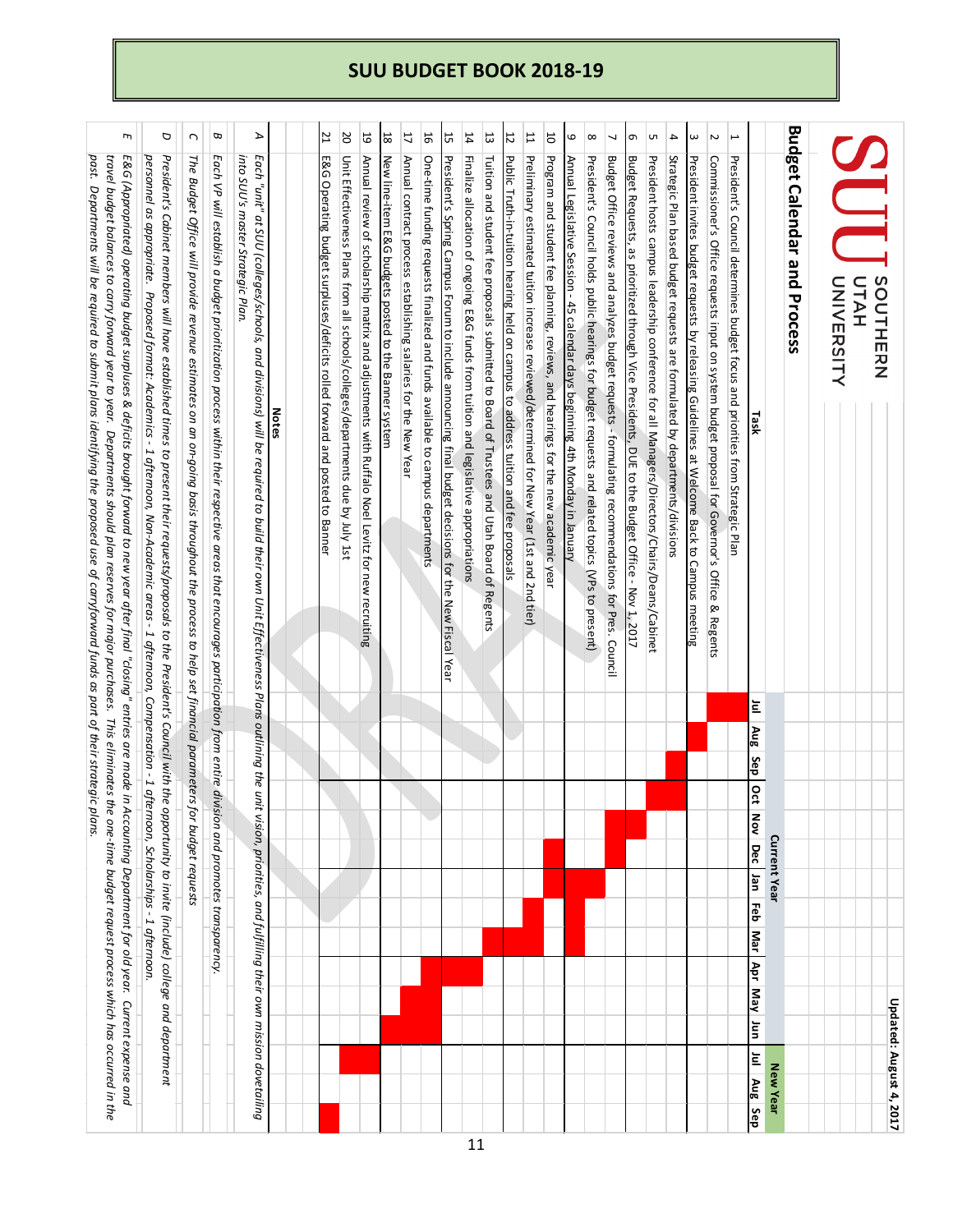#### **SUU Budget Procedures**

SUU's primary fiscal year begins on July 1<sup>st</sup> and ends on the following June  $30<sup>th</sup>$ . Many component units within SUU – such as the Utah Shakespeare Festival, the Utah Summer Games, and the Head Start program – have different fiscal years that better match their own operational activities.

Several standard categories are utilized in the preparation and recording of institutional budgets:

- **Salaries** The costs associated with employment of contracted personnel. Includes full-time faculty, adjunct faculty, executives, professional staff and classified staff.
- **Hourly** Labor costs not otherwise recorded in the salary category (primarily student employment).
- **Employee Benefits** The benefit costs associated with institutional employees. Items include medical and dental insurance, retirement benefits, payroll taxes, life insurance, etc.
- **Current Expense** The costs of general operational activities and supplies.
- **Travel Expense** The costs associated with business-related trips.
- **Capital Outlay** Equipment purchases exceeding \$5,000 and other capital acquisitions.

Education & General (E&G) accounts are funded from state appropriations and tuition, and are the primary operating accounts for the core activities of the institution. Non-E&G accounts represent self-supporting operations within the institution. For these accounts, revenue sources other than state appropriations and tuition must support the activities. Examples of such revenue sources might include fines and fees, rental income, ticket sales, or royalty payments. Non-E&G activities require the inclusion of additional revenue categories in the budget development and transaction reporting process.

Both E&G and non-E&G budgets are the responsibility of specifically assigned departments. In addition, the Budget Office ensures that budgets are within approved guidelines and that financial transactions stay within the authorized budget.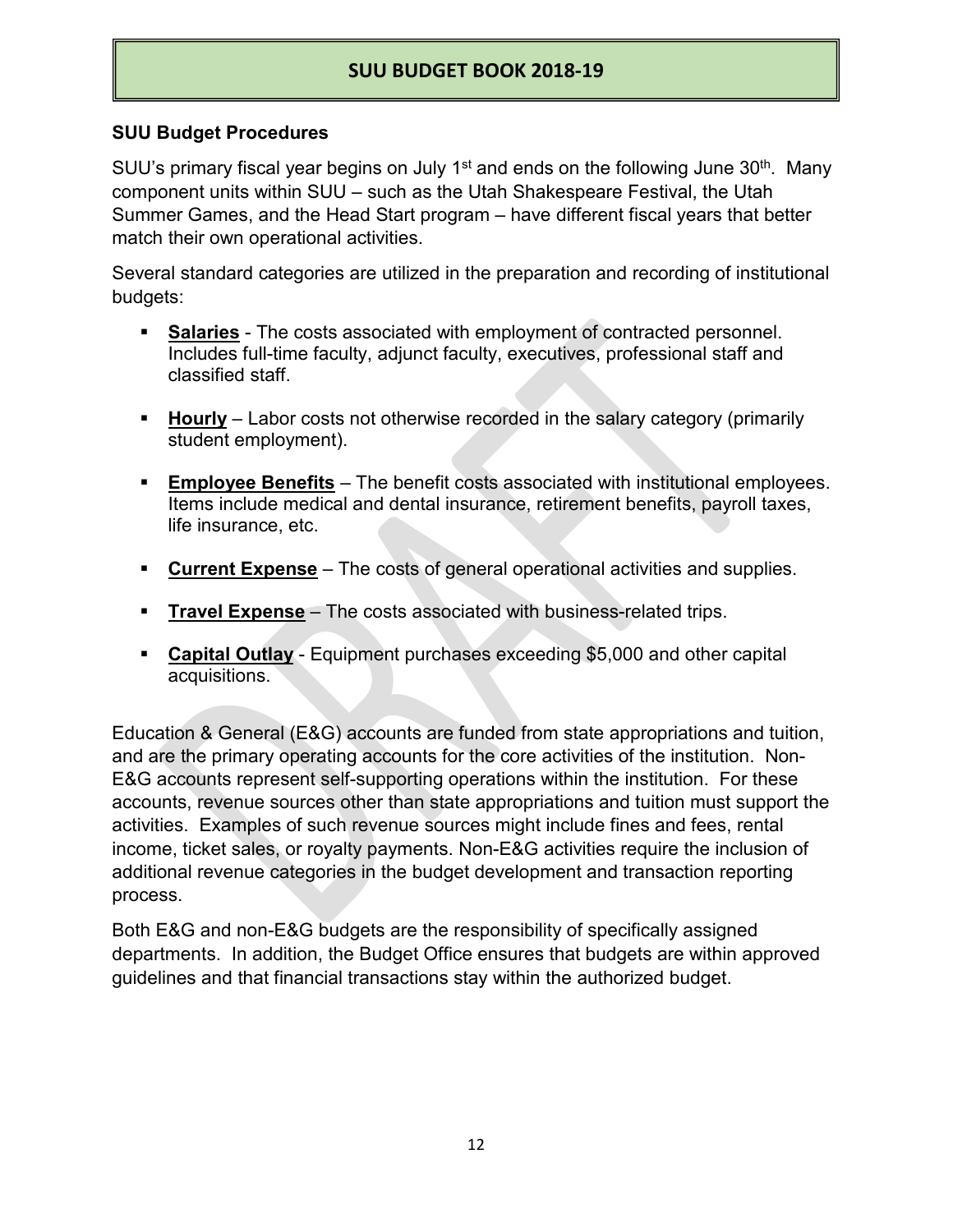#### **Grant and Contract Budgets**

The budget process for grants and contracts is scrutinized by primarily external entities. Approval of grant and contract budgets does not usually involve the legislative or executive branches of state government. However, other (often federal) agencies typically oversee the approval process. The institutional Board of Trustees may also be involved.

#### **Auxiliary Enterprise Budgets**

Auxiliary enterprises are self-supporting activities which provide specific services to students, faculty, staff, and guests of the institution. Examples of auxiliary enterprises include housing, bookstore, and food service operations. Fees for goods and services provided are set at a level sufficient to cover all direct and indirect costs, including renewal and replacement costs. Oversight of these activities rests with the institutional Board of Trustees.

#### **Other Budgets**

In addition to operating budgets, there exist non-operating budgets for facilities remodeling, renovation, and new construction. The two primary sources for these projects are capital improvement funds (for renovations) and capital development funds (for new construction). While capital development funding is somewhat sporadic, institutions can regularly count on a fairly consistent level of capital improvement funds. Besides state appropriations, capital development funding can come from institutional allocations, public debt issuance (revenue bonds), and gifts received by the institution. Any revenue bonding is issued under the auspices of the USHE, and is subject to a rigorous proposal and oversight process involving governing boards and the political arena.

#### **Budget Implementation**

Each year, the Board of Regents issues guidelines to direct the implementation of E&G budgets within the USHE. These guidelines pertain to specifically funded (line item) categories such as operation and maintenance of facilities, employee compensation, and utilities. In addition to these system guidelines, each institution develops individual policies and/or practices to control the process of allocating general appropriations and tuition funds to areas of greatest strategic importance. At SUU, budget implementation decisions and practices are ultimately determined by the President and President's Council.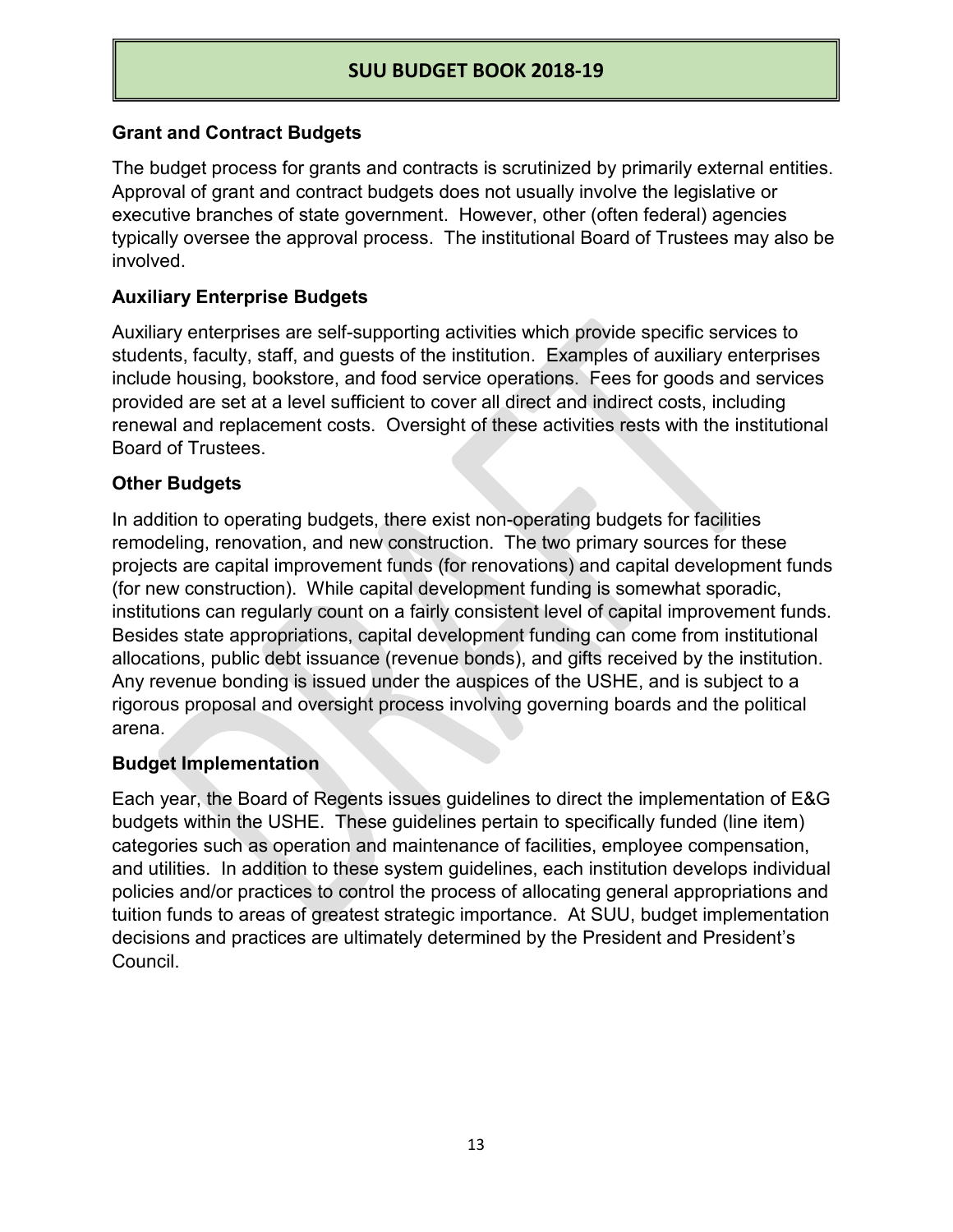#### **Tuition and Fees**

Utah Code, Title 53B grants the Board of Regents with authority to set tuition and fees for each of the USHE institutions. The Board of Regents sets first-tier tuition increases that are, on a percentage basis, the same across all USHE. Second-tier tuition increases are intended to address specific unmet budgetary needs at each institution and were proposed by each institution and approved by the Board of Regents.

A five-year history of Southern Utah University tuition along with what portion of tuition related to both first-tier and second-tier tuition is included below.

#### **Southern Utah University**

**Undergraduate Tuition** 

| SUU                           | 2014-15 | 2015-16 | 2016-17 | 2017-18 | 2018-19 |
|-------------------------------|---------|---------|---------|---------|---------|
| Resident                      | 5,416   | 5,578   | 5.774   | 5,918   | 6,006   |
| <b>Non-Resident</b>           | 17,874  | 18,410  | 19.054  | 19,530  | 19,822  |
| <b>Total Percent Increase</b> | 3.0%    | 3.0%    | 3.5%    | 2.5%    | 1.5%    |
| Tier I Increase (1)           | 3.0%    | 3.0%    | 3.5%    | 2.5%    | 1.5%    |
| Tier II Increase (1)          | $0.0\%$ | $0.0\%$ | $0.0\%$ | $0.0\%$ | $0.0\%$ |
| Institutional Increase (2)    |         |         |         |         |         |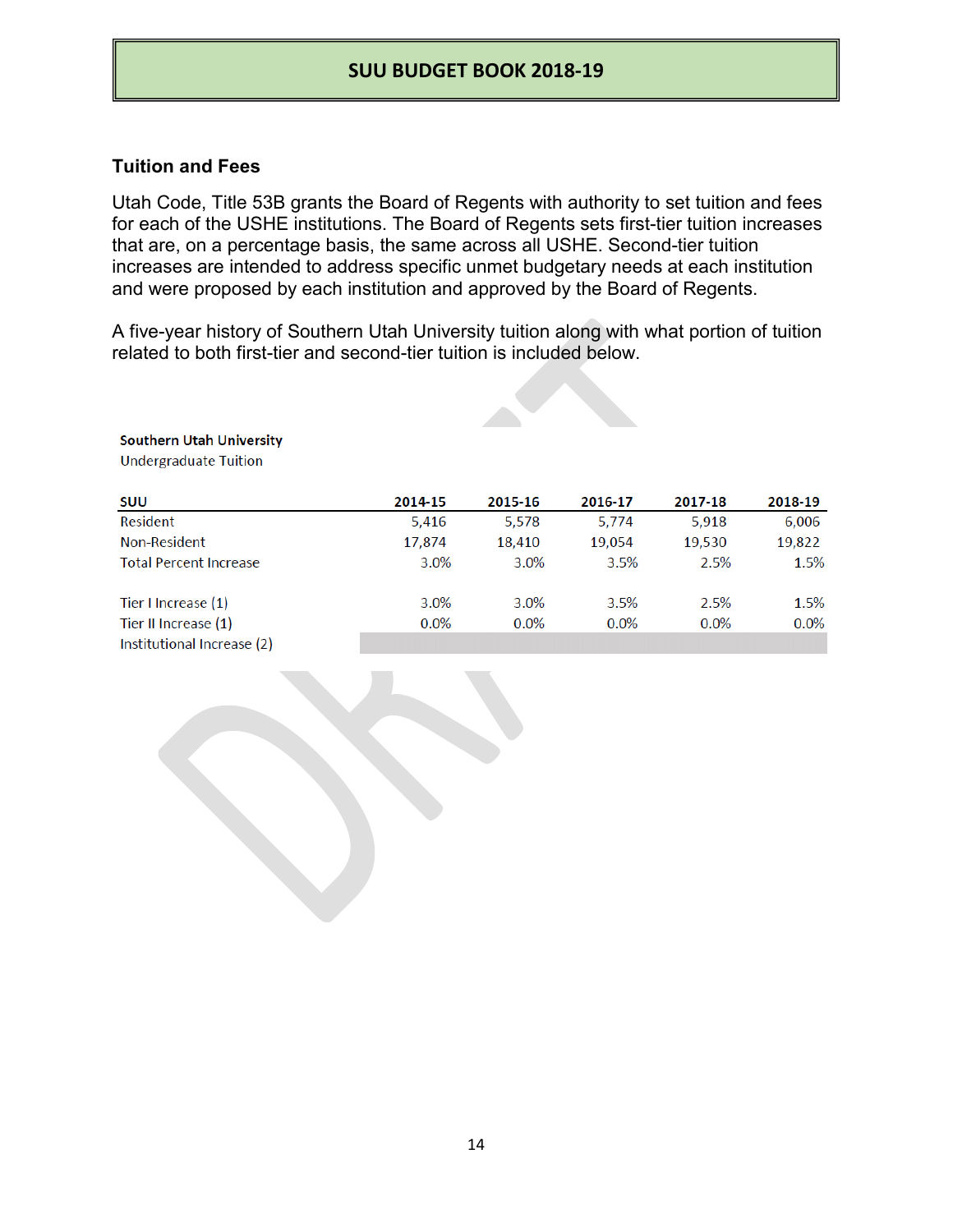## **Tuition and Fees Schedule**

#### **Table 1**

#### **USHE 2018-19**

|                                             | U of U $(2)$ | USU(2)     | WSU(2)   | SUU      | Snow $(2)$ | <b>DSU</b> | <b>UVU</b> | <b>SLCC</b> |
|---------------------------------------------|--------------|------------|----------|----------|------------|------------|------------|-------------|
| Tuition                                     |              |            |          |          |            |            |            |             |
| <b>Resident Students</b>                    | \$7,697      | \$6,104    | \$4,773  | \$5,918  | \$3,276    | \$4,308    | \$4,962    | \$3,319     |
| <b>Nonresident Students</b>                 | \$26,940     | \$19,656   | \$14,321 | \$19,530 | \$11,966   | \$13,776   | \$15,376   | \$10,582    |
|                                             |              |            |          |          |            |            |            |             |
| Fees                                        |              |            |          |          |            |            |            |             |
| <b>Student Activity</b>                     |              |            |          |          |            |            |            |             |
| /Support Fees                               | \$302.06     | \$237.18   | \$316.54 | \$125.50 | \$99.20    | \$223.00   | \$137.72   | \$144.00    |
| <b>Building Support</b>                     |              |            |          |          |            |            |            |             |
| /Bond Fees                                  | 258.48       | 294.06     | 314.90   | 322.22   | 176.30     | 303.50     | 296.02     | 179.00      |
| <b>Athletic Fees</b>                        | 265.38       | 270.28     | 140.84   | 206.00   | 75.00      | 162.00     | 208.70     | 69.00       |
| <b>Health Fees</b>                          | 40.96        | 88.34      | 57.72    | 40.00    | 20.00      | 31.50      | 18.54      | 33.00       |
| <b>Technology Fees</b>                      | 238.90       | 127.02     | 94.92    | 64.00    | 39.90      | 52.00      | 15.94      | 29.50       |
| <b>Transportation Fees</b>                  | 116.70       | 47.28      | 14.14    |          |            |            | 13.08      | 4.00        |
| <b>Other Fees</b>                           | 5.00         | 5.98       |          |          |            |            |            | 3.00        |
| <b>Total Fees</b>                           | \$1,247.48   | \$1,070.14 | \$939.06 | \$757.50 | \$410.40   | \$772.00   | \$690.00   | \$461.50    |
|                                             |              |            |          |          |            |            |            |             |
| <b>Total Undergraduate Tuition and Fees</b> |              |            |          |          |            |            |            |             |
|                                             |              |            |          |          |            |            |            |             |
| <b>Resident Students</b>                    | \$8,824      | \$7,174    | \$5,712  | \$6,676  | \$3,686    | \$5,080    | \$5,652    | \$3,781     |
| Nonresident                                 |              |            |          |          |            |            |            |             |
| <b>Students</b>                             | \$28,067     | \$20,726   | \$15,260 | \$20,288 | \$12,376   | \$14,548   | \$16,066   | \$11,044    |
|                                             |              |            |          |          |            |            |            |             |
| Fees as a % of Resident                     |              |            |          |          |            |            |            |             |
| Undergraduate                               |              |            |          |          |            |            |            |             |
| <b>Tuition and Fees</b>                     | 12.78%       | 14.92%     | 16.44%   | 11.35%   | 11.13%     | 15.20%     | 12.21%     | 12.21%      |
|                                             |              |            |          |          |            |            |            |             |

Notes:

(1) Two semesters at 15 credit hours each.

(2) Higher differential rate for students enrolling in certain disciplines.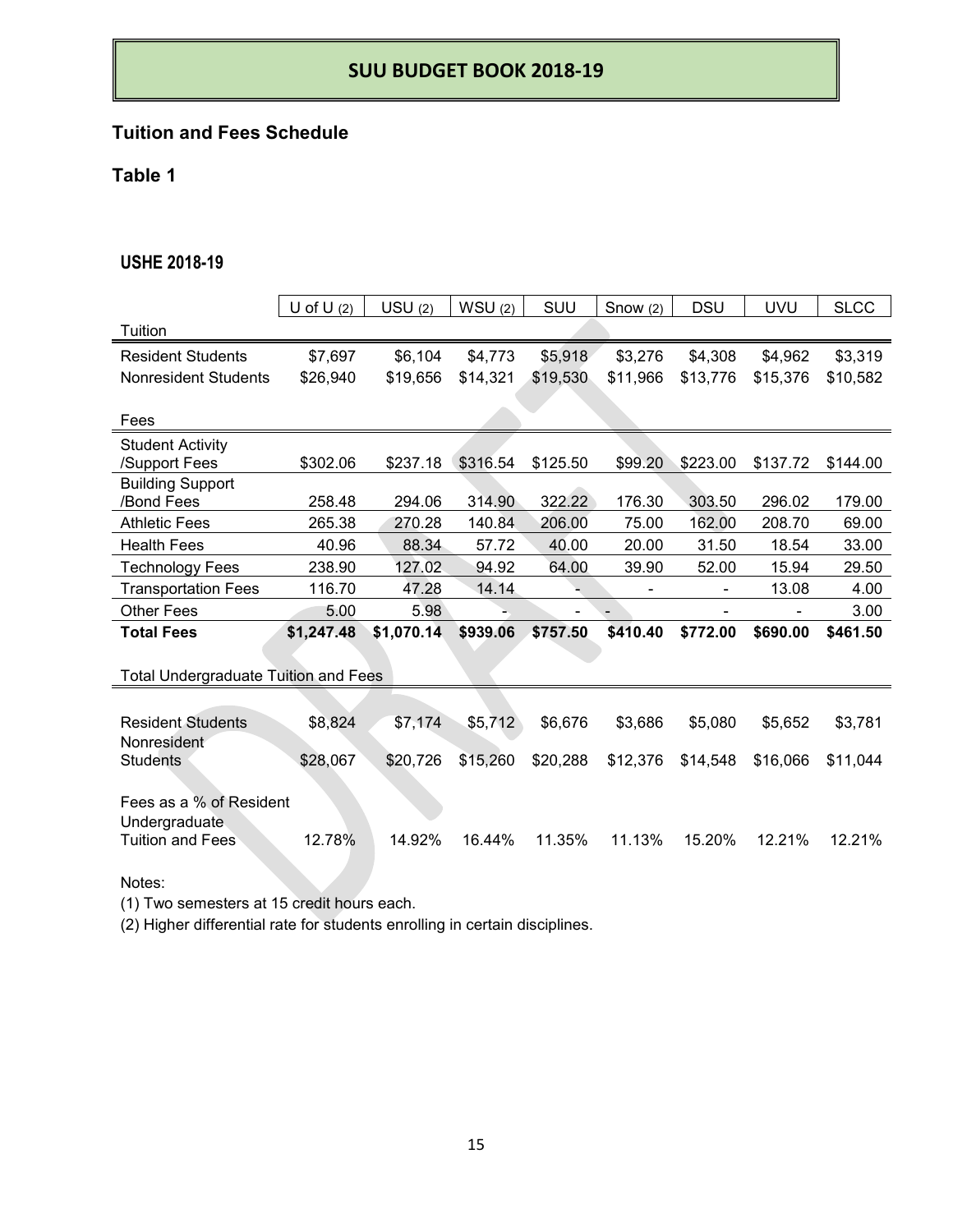#### **Tables 2 – 10**

#### **2018-19 Base Budgets**

The pages that follow contain a summary report of E&G budgets for fiscal year 2018-19. Certain budget categories are consolidated for convenience:

- "Faculty" column includes full-time and adjunct faculty budgets.
- **EXT** "Staff" column includes executive, professional, and classified staff budgets.
- "Benefits" are estimated based on University averages applied to corresponding salary budgets within each account. Actual benefit expenses may fluctuate based on each accounts individual circumstances. E&G Benefits are budgeted only within a single campus-wide pool at the beginning of the year. The benefits pool is allocated to other accounts as actual benefits expenses are incurred during the year.
- "Current" column includes current expense, utilities, scholarship, and transfer budgets.

The account column reports only the Banner program and organization codes. The fund code (000100) has been omitted since all E&G accounts share this same number.

This document reports base budgets as of July 1, 2018. Budgets are subject to onetime and ongoing changes during the year.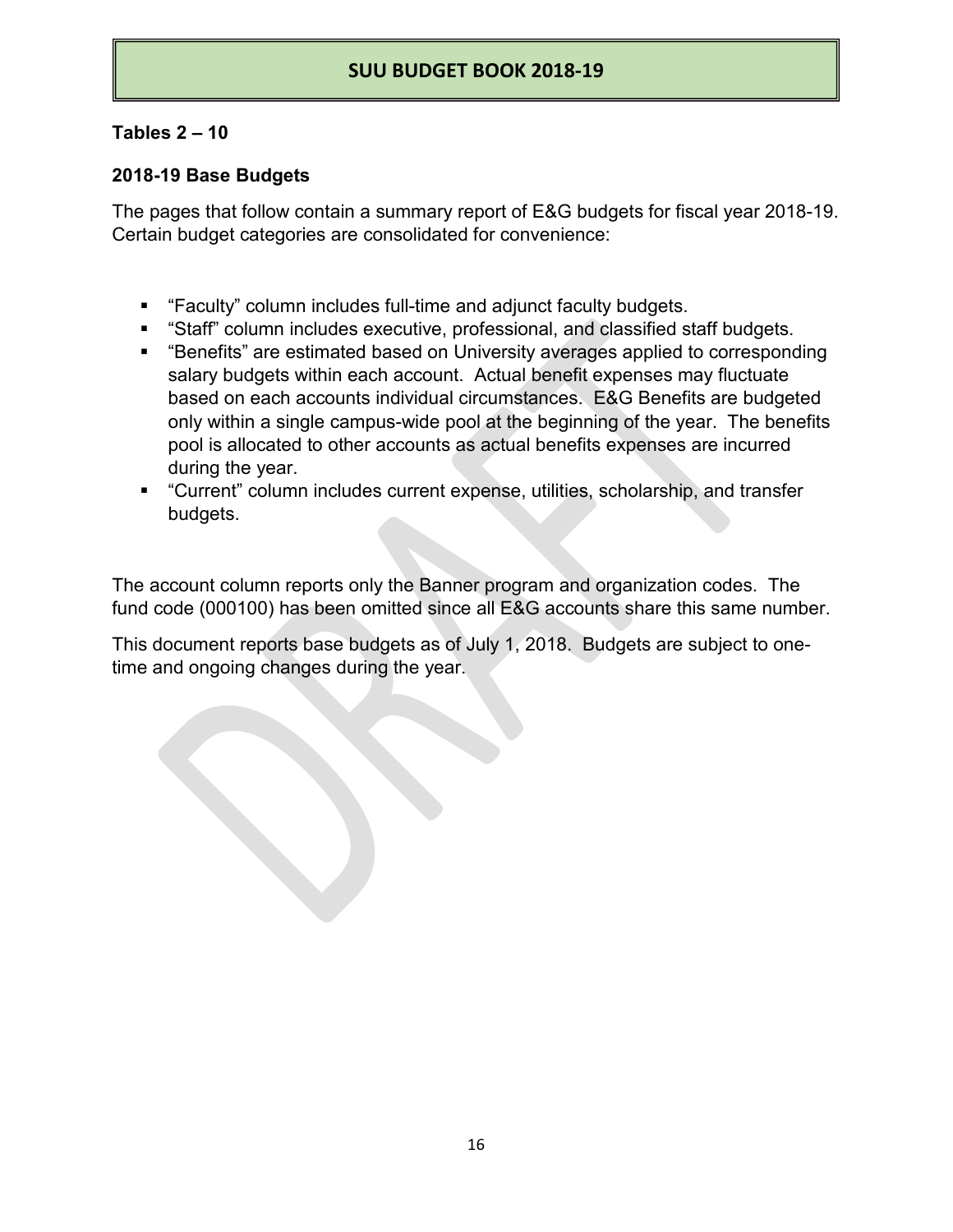## Table 2 – Instruction

| <b>DESCRIPTION</b>                                               | <b>SALARIES</b>    | <b>WAGES</b>     | <b>BENEFITS</b>    | <b>OPERATING</b> | <b>FIN AID</b> | <b>TRANSFERS</b> | <b>TOTALS</b>        |
|------------------------------------------------------------------|--------------------|------------------|--------------------|------------------|----------------|------------------|----------------------|
| <b>Academic Accrediation</b>                                     |                    |                  |                    | 52,000           |                |                  | 52,000               |
| <b>Academic Afrairs</b>                                          | 1,157,797          | 48,620           | 262,153            | 53,382           |                |                  | 1,521,952            |
| <b>Academic Confs &amp; Publications</b>                         | 29,401             | 4,973            | 12,597             | 70,090           |                |                  | 117,061              |
| <b>Accounting</b>                                                | 750,713            | 2,400            | 315,419            | 6,000            |                |                  | 1,074,532            |
| <b>Agriculture &amp; Nutrition</b>                               | 654,451            | 5.113            | 275.125            | 11,025           |                |                  | 945,714              |
| Art & Design                                                     | 887,933            | 5,113            | 372,882            | 22,473           |                |                  | 1,288,401            |
| <b>Aviation Program</b>                                          | 147,502            |                  | 61,645             | 31,573           |                |                  | 240,720              |
| <b>Ballroom Dance</b>                                            |                    | 23,880           | 1.194              |                  |                |                  | 25,074               |
| Biology                                                          | 1,142,058          | 44,418           | 481,885            | 25,050           |                |                  | 1,693,411            |
| <b>Business Faculty Scholarly Support</b>                        |                    |                  |                    | 12,152           |                |                  | 12.152               |
| <b>Business Instructional Reserve</b>                            |                    |                  |                    | 19,672           |                |                  | 19,672               |
| Center For Shakespeare Studie:                                   | 10,210             |                  | 4,288              | 35,000           |                |                  | 49,498               |
| <b>Communication Masters</b>                                     | 78,124             | 4,091            | 32,853             |                  |                |                  | 115,068              |
| Communications<br>Comp Sci & Info Sys                            | 630,608<br>728,458 | 17,896<br>35,792 | 265,750<br>307,436 | 15,605<br>16,028 |                |                  | 929,859<br>1,087,714 |
|                                                                  |                    |                  |                    |                  |                |                  | 40,471               |
| Cose Faculty Scholarly Support<br><b>Economics &amp; Finance</b> | 743,041            | 2,400            | 312,197            | 40,471<br>6,360  |                |                  | 1,063,998            |
| <b>Edhd Faculty Scholarly Support</b>                            |                    |                  |                    | 13,874           |                |                  | 13,874               |
| <b>Engineering</b>                                               | 742,965            | 14,087           | 312,750            | 14,750           |                |                  | 1,084,552            |
| <b>Engineering Init</b>                                          | 240,774            |                  | 100,819            | 144,974          |                |                  | 486,567              |
| <b>Engineering Initiative -CSIS</b>                              |                    |                  |                    | 25,000           |                |                  | 25,000               |
| English                                                          | 1,205,544          | 12,815           | 506,969            | 21,441           |                |                  | 1,746,769            |
| <b>Environmental Educ</b>                                        | 11,773             |                  | 4,945              | 27,165           |                |                  | 43,883               |
| <b>Faculty Sabbatical</b>                                        | 24,841             |                  | 5,465              |                  |                |                  | 30,306               |
| <b>Festival of Excellence</b>                                    |                    |                  |                    | 15,000           |                |                  | 15,000               |
| <b>Field Services</b>                                            |                    |                  |                    | 4,720            |                |                  | 4,720                |
| First-Year Experieno                                             |                    | 3,732            | 187                |                  |                |                  | 3,919                |
| Foreign Lang & Philosophy                                        | 574,637            | 13,294           | 242,012            | 10,796           |                |                  | 840,739              |
| <b>Graduate Education</b>                                        | 510,608            | 10,509           | 214,981            | 18,200           |                |                  | 754,298              |
| <b>History &amp; Sociology</b>                                   | 756,712            | 11,638           | 318,402            | 12,391           |                |                  | 1,099,163            |
| <b>Honors Program</b>                                            | 54,150             | 5,829            | 22,820             | 24,070           |                |                  | 106,869              |
| Hotel, Resort & Hospitality Management                           | 273,350            |                  | 114,807            | 7,000            |                |                  | 395,157              |
| <b>HISS Faculty Scholarly Support</b>                            |                    |                  |                    | 32,977           |                |                  | 32,977               |
| <b>HSS Instructional Reserve</b>                                 |                    | 1,041            | 52                 |                  |                |                  | 1,093                |
| <b>JumpStart</b>                                                 | 64.031             |                  | 22,256             | 95,000           |                |                  | 181,287              |
| MACC                                                             |                    | 3,000            | 150                | 1,500            |                |                  | 4,650                |
| Management & Marketing                                           | 809,453            | 2,400            | 340,090            | 6,534            |                |                  | 1,158,477            |
| <b>Masters Of Public Administration</b>                          | 116,765            |                  | 49,041             | 2,000            |                |                  | 167,806              |
| <b>Masters Sports Conditioning</b>                               | 76,632             |                  | 32,185             | 1,278            |                |                  | 110,095              |
| <b>Mathematics</b>                                               | 1,012,542          | 20,453           | 426,290            | 25,600           |                |                  | 1,484,885            |
| <b>MBA</b><br><b>MFA Program</b>                                 | 107,627            | 3,000<br>49,937  | 150<br>47,700      | 1,500<br>7,000   |                |                  | 4,650<br>212,264     |
| Military Science                                                 | 19,967             | 2,184            | 8,495              | 10,000           |                |                  | 40,646               |
| Music                                                            | 674,790            | 4,825            | 283,653            | 45,050           |                |                  | 1,008,318            |
| <b>Nursing</b>                                                   | 726,944            | 4,126            | 305,523            | 70,774           |                |                  | 1,107,367            |
| Paralega                                                         | 49.343             |                  | 20,724             |                  |                |                  | 70,067               |
| Phys Ed Outdoor Rec & Man                                        | 101,874            | 1,013            | 42,838             | 10,000           |                |                  | 135,725              |
| <b>Phys Education</b>                                            | 540,184            | 4,556            | 227,105            | 24,000           |                |                  | 795,845              |
| <b>Physical Science</b>                                          | 1,298,716          | 21,475           | 546,534            | 26,500           |                |                  | 1,893,225            |
| Poli Sci & Crim Just                                             | 547,312            | 14,010           | 230,572            | 16,360           |                |                  | 808,254              |
| Psychology                                                       | 767,461            | 16,362           | 323,152            | 14,323           |                |                  | 1,121,298            |
| <b>PVA Faculty Scholarly Support</b>                             |                    |                  |                    | 17,469           |                |                  | 17,469               |
| Science Instructional Reserve                                    |                    | 27,407           | 1,370              | 4,647            |                |                  | 33,424               |
| <b>Speech &amp; Presentation Center</b>                          | 10,509             | 7,088            | 4,768              | 5,120            |                |                  | 27,485               |
| <b>STEM</b>                                                      |                    |                  |                    | 150,000          |                |                  | 150,000              |
| Summer School                                                    | 799,660            |                  | 175,925            |                  |                |                  | 975,585              |
| <b>Teacher Education</b>                                         | 915,196            | 8,606            | 384,813            | 37,769           |                |                  | 1,346,384            |
| <b>Testing Center</b>                                            | 29,063             | 21,352           | 13,274             | 2,000            |                |                  | 65,689               |
| <b>Theatre &amp; Dance</b>                                       | 861,610            | 7,158            | 361,464            | 32,505           |                |                  | 1,262,737            |
| <b>Tutoring Center</b>                                           | 78,276             | 69,116           | 36,332             |                  |                |                  | 183,724              |
| <b>Venture Course</b>                                            | 12,500             |                  | 5,250              | 19,140           |                |                  | 36,890               |
| <b>Writing Labs</b>                                              |                    | 44,000           | 2,200              |                  |                |                  | 46,200               |
| <b>Instruction Total</b>                                         | 20,976,105         | 599.729          | 8,441,489          | 1,415,308        |                |                  | 31,432,631           |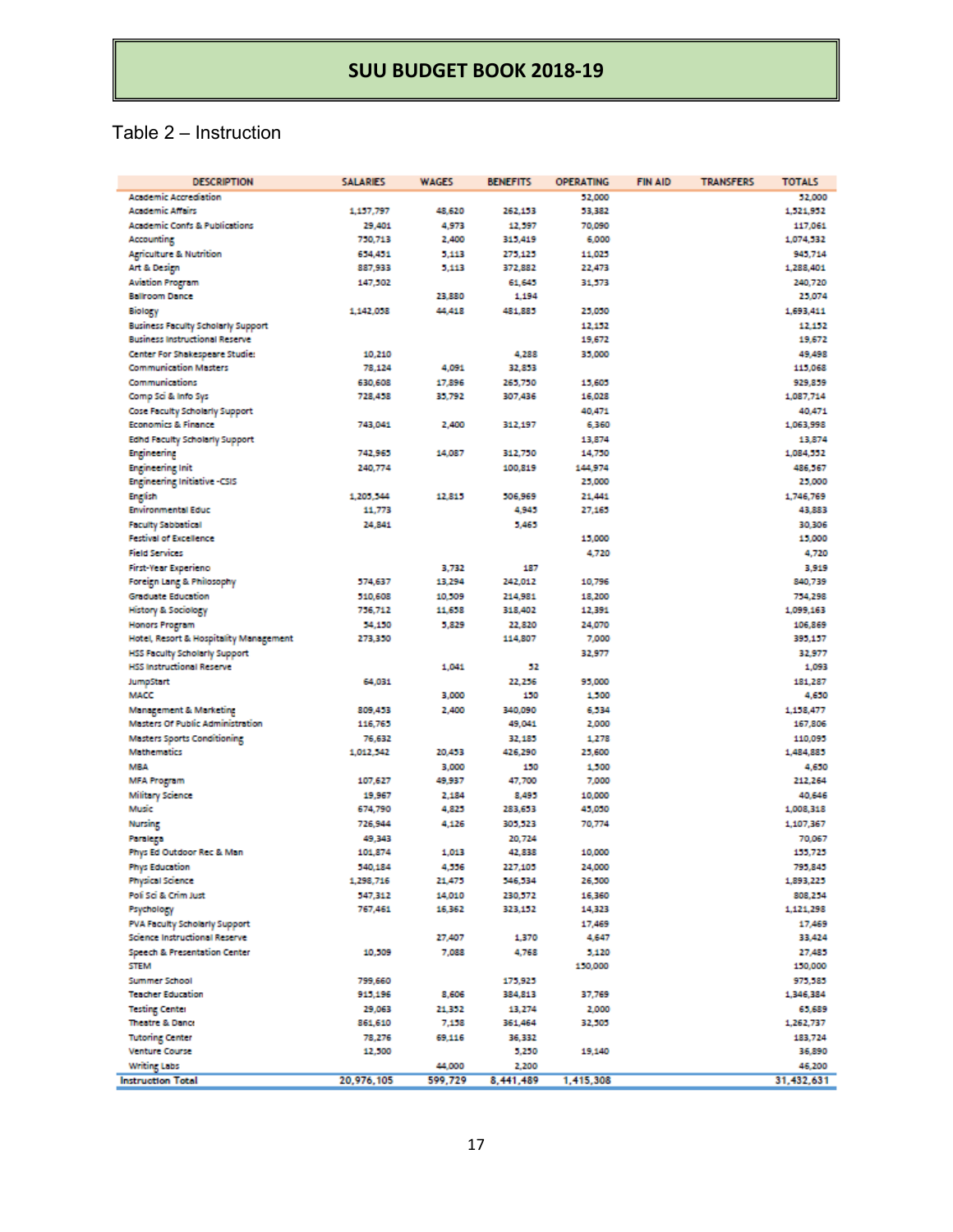## Table 3 – Public Service

| <b>DESCRIPTION</b>                    | <b>SALARIES</b> | <b>WAGES</b> | <b>BENFEITS</b> | <b>OPERATING</b> | <b>FIN AID</b> | <b>TRANSFFRS</b> | <b>TOTALS</b> |
|---------------------------------------|-----------------|--------------|-----------------|------------------|----------------|------------------|---------------|
| <b>Event Waivers</b>                  |                 |              |                 | 5,000            |                |                  | 5,000         |
| <b>Regional Services Partnerships</b> |                 |              |                 | 44,659           |                |                  | 44,659        |
| <b>Rural Health Partnerships</b>      | 82,014          |              | 34,446          |                  |                |                  | 116,460       |
| Science Fair                          |                 |              |                 | 10,000           |                |                  | 10,000        |
| <b>Small Business Dvlp Cntr</b>       | 89,054          |              | 37,403          |                  |                |                  | 126,457       |
| <b>Public Service Total</b>           | 171,068         |              | 71,849          | 59,659           |                |                  | 302,576       |

## Table 4 – Academic Support

| <b>DESCRIPTION</b>                    | <b>SALARIES</b> | <b>WAGES</b> | <b>BENEFITS</b> | <b>OPERATING</b> | <b>FIN AID</b> | <b>TRANSFERS</b> | <b>TOTALS</b> |
|---------------------------------------|-----------------|--------------|-----------------|------------------|----------------|------------------|---------------|
| <b>Academic &amp; Career Advising</b> | 529,311         |              | 242,149         | 28,000           |                |                  | 799,460       |
| <b>Academic Computing</b>             | 271,520         | 14,657       | 113,241         | 31,500           |                |                  | 430,918       |
| <b>Academic Grants</b>                | 178,419         |              | 74,936          | 15,000           |                |                  | 268,355       |
| Ascap/Bmi                             |                 |              |                 | 107,261          |                |                  | 107,261       |
| <b>Associate Provost</b>              | 259,124         |              | 108,526         | 51,573           |                |                  | 419,223       |
| Associate Provost - Grad Prog         |                 |              |                 | 5,000            |                |                  | 5,000         |
| <b>Braithwaite Gallery</b>            | 60,000          | 2.045        | 25,302          | 4,000            |                |                  | 91,347        |
| <b>Business - Dean</b>                | 341,276         | 12,558       | 143,352         | 20,782           |                |                  | 517,968       |
| Campus Tech Support                   | 106,598         |              | 44.465          | 394,325          |                |                  | 545,388       |
| Catalog                               |                 |              |                 | 8,247            |                |                  | 8,247         |
| <b>Community Engagement</b>           | 189,850         | 506          | 78,736          | 16,849           |                |                  | 285,941       |
| Continuing & Prof Studies             | 273,619         | 16,640       | 115,446         | 18,399           |                |                  | 424,104       |
| COSE - Dean                           | 287,060         | 23,211       | 121,149         | 59,278           |                |                  | 490,698       |
| <b>Creative Writing Conference</b>    |                 |              |                 | 7,200            |                |                  | 7,200         |
| <b>Creative/Innovative Engagement</b> | 125,033         | 56,980       | 53,443          | 10,000           |                |                  | 245,456       |
| <b>Education - Dean</b>               | 216,450         | 3,499        | 91,084          | 39,961           |                |                  | 350,994       |
| <b>Faculty Center</b>                 | 38,025          |              | 15,971          | 10,000           |                |                  | 63,996        |
| <b>Faculty Development Support</b>    |                 |              |                 | 25,000           |                |                  | 25,000        |
| <b>Faculty Recruitment</b>            |                 |              |                 | 40,292           |                |                  | 40,292        |
| <b>Faculty Relocation</b>             |                 |              |                 | 30,000           |                |                  | 30,000        |
| <b>Faculty Senate</b>                 |                 |              |                 | 2,182            |                |                  | 2,182         |
| <b>General Education - Assesment</b>  | 41,003          |              | 17,221          | 7,222            |                |                  | 65,446        |
| <b>Global Engagement</b>              | 117,355         | 7.500        | 49,169          | 20,000           |                |                  | 194,024       |
| <b>Honors Societies</b>               | ÷,              |              |                 | 2,000            |                |                  | 2,000         |
| <b>HSS - Dean</b>                     | 172.431         | 13,823       | 72,806          | 26,805           |                |                  | 285,865       |
| <b>Information Mediation</b>          | 62,712          | ÷.           | 26,033          | 49,673           |                |                  | 138,418       |
| <b>Information Tech</b>               | 263,480         | 39,054       | 111,788         | 25,200           |                |                  | 439,522       |
| Kolob canyon Review                   |                 |              |                 | 3,000            |                |                  | 3,000         |
| Michael O. Leavitt Center             | 59,532          | 23,384       | 25,867          | 19,938           |                |                  | 128,721       |
| On-Line Course Development            | 20,377          |              | 4,483           |                  |                |                  | 24,860        |
| <b>Outdoor Engagement</b>             | 152,175         | 3,038        | 63,065          | 22,945           |                |                  | 241,223       |
| PVA - Dean                            | 258,846         | 21,147       | 109,773         | 20,234           |                |                  | 410,000       |
| <b>Released Time</b>                  | 77,400          |              | 17,028          |                  |                |                  | 94,428        |
| <b>Student Media</b>                  | 242,108         |              | 101,522         |                  |                |                  | 343,630       |
| <b>Undergrad Research</b>             |                 |              |                 | 27,400           |                |                  | 27,400        |
| University - Dean                     | 222,441         | 27,953       | 93,905          | 22,577           |                |                  | 366,876       |
| <b>Academic Support Total</b>         | 4,566,145       | 265,995      | 1,920,461       | 1,171,843        |                |                  | 7,924,444     |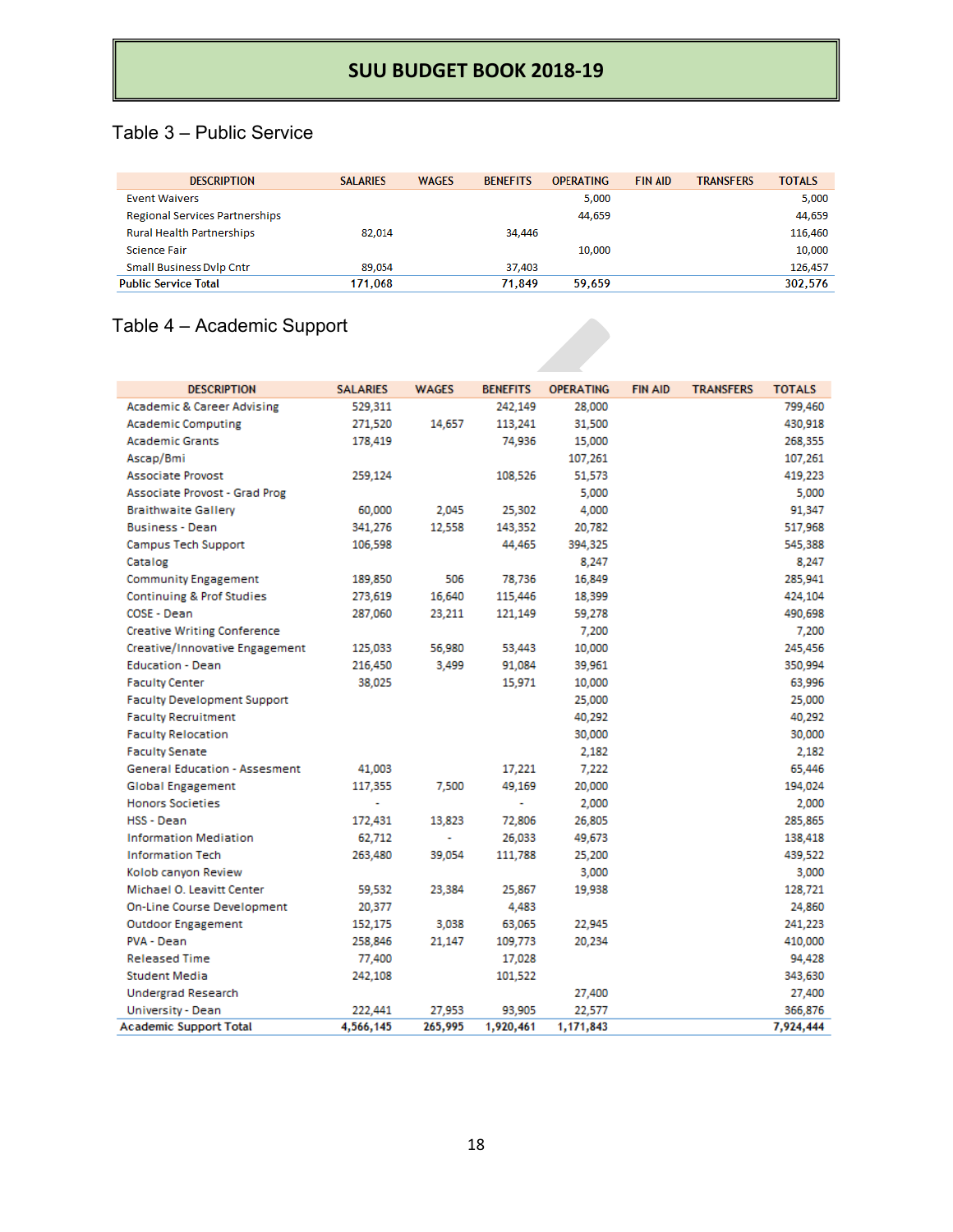## Table 5 – Library

| <b>DESCRIPTION</b>                | <b>SALARIES</b> | <b>WAGES</b> | <b>BENEFITS</b> | <b>OPERATING</b> | <b>FIN AID</b> | <b>TRANSFERS</b> | <b>TOTALS</b> |
|-----------------------------------|-----------------|--------------|-----------------|------------------|----------------|------------------|---------------|
| Library                           | 1.125.266       | 79.294       | 475.572         | 92.471           |                |                  | 1,772,603     |
| Library - Serials/Databases       |                 |              |                 | 197.492          |                |                  | 197.492       |
| Library Faculty Scholarly Support |                 |              |                 | 4.557            |                |                  | 4.557         |
| Library Total                     | 1,125,266       | 79.294       | 475,572         | 294,520          |                |                  | 1,974,652     |

#### Table 6 – Student Affairs

| <b>DESCRIPTION</b>                            | <b>SALARIES</b> | <b>WAGES</b> | <b>BENEFITS</b> | <b>OPERATING</b> | <b>FIN AID</b> | <b>TRANSFERS</b> | <b>TOTALS</b> |
|-----------------------------------------------|-----------------|--------------|-----------------|------------------|----------------|------------------|---------------|
| <b>Academic Records &amp; Student Affairs</b> | 147,250         |              | 61,539          | 8,000            |                |                  | 216,789       |
| Access & Inclusion                            |                 |              |                 | 10,112           |                |                  | 10,112        |
| <b>ADA Hearing Impaired</b>                   |                 |              |                 | 43,200           |                |                  | 43,200        |
| <b>ADA Program</b>                            | 82,814          | 34.596       | 36,512          | 17,839           |                |                  | 171,761       |
| Admissions                                    | 635,932         | 126,295      | 270,917         | 372,714          |                |                  | 1,405,858     |
| <b>Aquatic Center</b>                         | 37,128          | 7.166        | 15,952          |                  |                |                  | 60,246        |
| <b>Asst VP Student Affairs</b>                | 100,450         |              | 42,036          | 13,112           |                |                  | 155,598       |
| <b>Campus Recreation</b>                      | 44,794          |              | 18,813          |                  |                |                  | 63,607        |
| Career & Professional Development             | 142,407         | 21,000       | 60,861          | 6,418            |                |                  | 230,686       |
| <b>College Connections</b>                    |                 | 15,000       | 750             |                  |                |                  | 15,750        |
| Commencement                                  |                 |              |                 | 9,249            |                |                  | 9,249         |
| <b>Completion &amp; Student Success</b>       | 170,000         |              | 71,400          | 10.087           |                |                  | 251,487       |
| Counseling                                    | 392,320         |              | 164,774         |                  |                |                  | 557,094       |
| <b>Diversity Center</b>                       | 65,124          | 3,231        | 27,514          | 33,587           |                |                  | 129,456       |
| Drug & Alcohol Prev                           | 29,000          | 4,000        | 12,380          | 3,032            |                |                  | 48,412        |
| <b>Emergency Management</b>                   |                 |              |                 | 39,200           |                |                  | 39,200        |
| <b>Financial Aid</b>                          | 387,839         | 25,617       | 164,173         | 27,015           |                |                  | 604,644       |
| <b>Hispanic Center</b>                        |                 |              |                 | 5,000            |                |                  | 5,000         |
| <b>International Student Engagement</b>       | 511,170         | 60,472       | 216.552         | 268,045          |                |                  | 1,056,239     |
| Non Traditional & Returning Students          |                 | 26.115       | 1.306           | 8.937            |                |                  | 36,358        |
| <b>Outdoor Recreation Center</b>              | 46,615          |              | 19,578          |                  |                |                  | 66,193        |
| <b>Parent &amp; Family Serivces</b>           | 25,000          |              | 10,500          | 30,172           |                |                  | 65,672        |
| Registrar                                     | 171,632         |              | 72,085          | 18,683           |                |                  | 262,400       |
| Residence Life                                | 44,231          |              | 18,577          | 8,000            |                |                  | 70,808        |
| <b>Strategic Planning/Retention</b>           | $\blacksquare$  | 124,623      | 6.231           | 322,673          |                |                  | 453,527       |
| Student Involvement & Leadership              | 105,231         |              | 44,197          |                  |                |                  | 149,428       |
| <b>University Orientation</b>                 | 35,000          |              | 14,700          |                  |                |                  | 49,700        |
| <b>Veterans Affairs</b>                       | 48,960          |              | 20,563          | 10,516           |                |                  | 80,039        |
| <b>VP Student Affairs</b>                     | 197,578         | 20,250       | 83,689          | 52,512           |                |                  | 354,029       |
| <b>Student Services Total</b>                 | 3,420,475       | 468,365      | 1,455,601       | 1,318,103        |                |                  | 6,662,544     |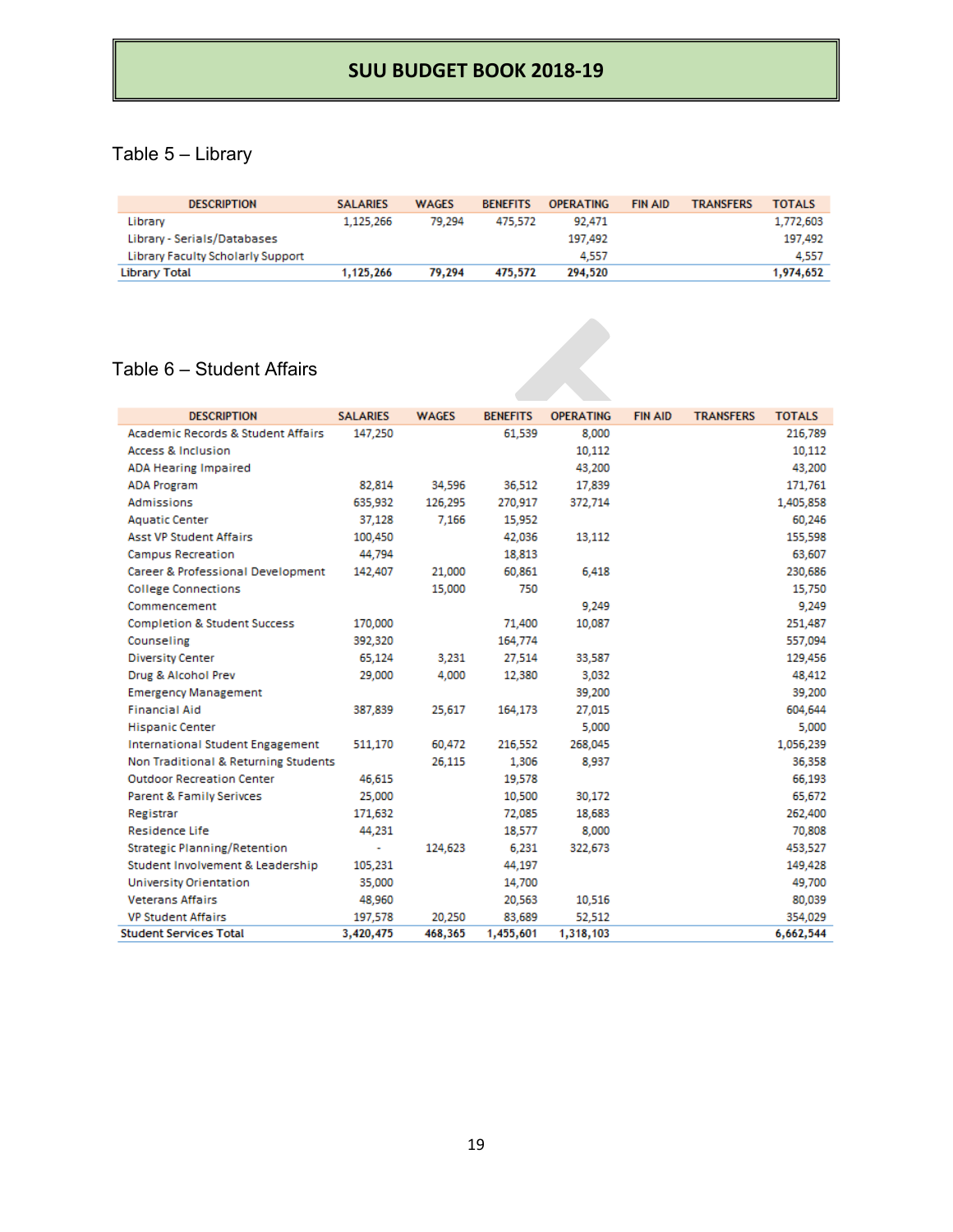## Table 7 – Athletics

| <b>DESCRIPTION</b>               | <b>SALARIES</b> | <b>WAGES</b> | <b>BENEFITS</b> | <b>OPERATING</b> | <b>FIN AID</b> | <b>TRANSFERS</b> | <b>TOTALS</b> |
|----------------------------------|-----------------|--------------|-----------------|------------------|----------------|------------------|---------------|
| Athletic Admin                   | 896,612         |              | 373,190         |                  |                |                  | 1,269,802     |
| Cheerleading                     |                 | 17,574       | 879             |                  |                |                  | 18,453        |
| Football                         | 606,422         |              | 251,331         |                  |                |                  | 857,753       |
| Golf                             | 67,245          |              | 28,243          |                  |                |                  | 95,488        |
| Gymnastics                       | 143,549         |              | 60,291          |                  |                |                  | 203,840       |
| Men's Basketball                 | 333,970         |              | 138,584         |                  |                |                  | 472,554       |
| Men's Tennis                     | 41,700          |              | 17,208          |                  |                |                  | 58,908        |
| Soccer                           | 87,253          |              | 36,095          |                  |                |                  | 123,348       |
| Softball                         | 83,440          |              | 35,045          |                  |                |                  | 118,485       |
| Sports Medicine                  | 66,860          |              | 27,347          |                  |                |                  | 94,207        |
| <b>Track &amp; Cross Country</b> | 169,783         |              | 70,513          |                  |                |                  | 240,296       |
| Volleyball                       | 123,348         |              | 51,255          |                  |                |                  | 174,603       |
| Women's Basketball               | 201,722         |              | 83,652          |                  |                |                  | 285,374       |
| <b>Women's Tennis</b>            | 36,600          |              | 15,066          |                  |                |                  | 51,666        |
| <b>Athletics Total</b>           | 2,858,504       | 17,574       | 1,188,700       |                  |                |                  | 4,064,778     |

20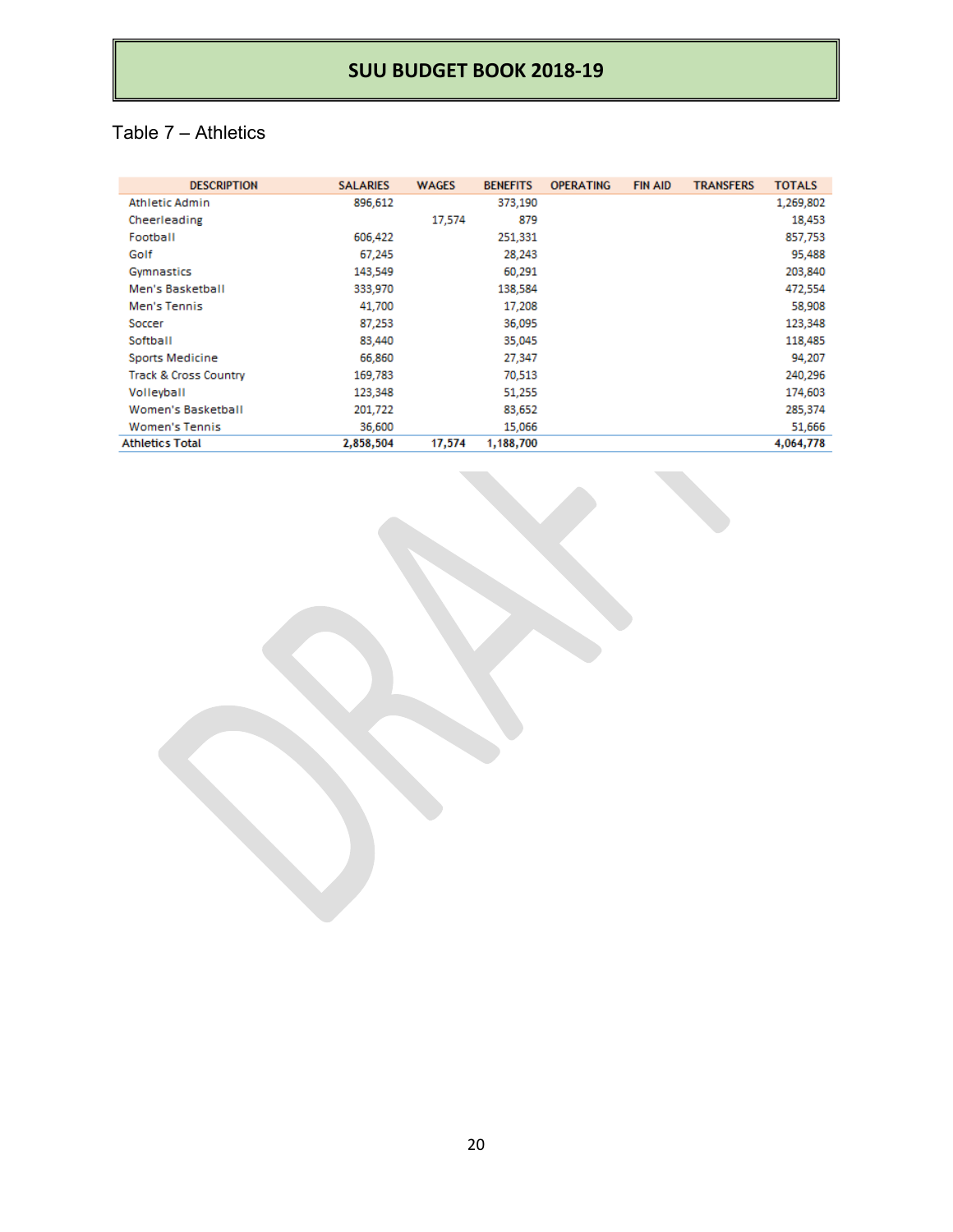## Table 8 – Institutional Support

| <b>DESCRIPTION</b>                               | <b>SALARIES</b>      | <b>WAGES</b>    | <b>BENEFITS</b>    | <b>OPERATING</b>  | <b>FIN AID</b> | <b>TRANSFERS</b> | <b>TOTALS</b>        |
|--------------------------------------------------|----------------------|-----------------|--------------------|-------------------|----------------|------------------|----------------------|
| <b>Academic Accrediation</b>                     |                      |                 |                    | 52,000            |                |                  | 52.000               |
| <b>Academic Affairs</b>                          | 1,157,797            | 48,620          | 262.153            | 53,382            |                |                  | 1,521,952            |
| <b>Academic Confs &amp; Publications</b>         | 29,401               | 4.973           | 12.597             | 70,090            |                |                  | 117,061              |
| Accounting                                       | 750,713              | 2,400           | 315,419            | 6.000             |                |                  | 1,074,532            |
| <b>Agriculture &amp; Nutrition</b>               | 654,451              | 5.113           | 275,125            | 11,025            |                |                  | 945,714              |
| Art & Design                                     | 887,933              | 5.113           | 372,882            | 22,473            |                |                  | 1,288,401            |
| <b>Aviation Program</b>                          | 147.502              |                 | 61.645             | 31,573            |                |                  | 240,720              |
| <b>Ballroom Dance</b>                            |                      | 23,880          | 1,194              |                   |                |                  | 25,074               |
| Biology                                          | 1,142,058            | 44,418          | 481,885            | 25,050            |                |                  | 1,693,411            |
| <b>Business Faculty Scholarly Support</b>        |                      |                 |                    | 12,152            |                |                  | 12.152               |
| <b>Business Instructional Reserve</b>            |                      |                 |                    | 19,672            |                |                  | 19,672               |
| Center For Shakespeare Studie:                   | 10,210               |                 | 4,288              | 35,000            |                |                  | 49,498               |
| <b>Communication Masters</b>                     | 78.124               | 4.091           | 32,853             |                   |                |                  | 115,068              |
| Communications                                   | 630.608              | 17,896          | 265.750            | 15.605            |                |                  | 929,859              |
| Comp Sci & Info Sys                              | 728,458              | 35,792          | 307,436            | 16,028            |                |                  | 1,087,714            |
| <b>Cose Faculty Scholarly Support</b>            |                      |                 |                    | 40,471            |                |                  | 40.471               |
| <b>Economics &amp; Finance</b>                   | 743,041              | 2,400           | 312.197            | 6.360<br>13,874   |                |                  | 1.063.998<br>13,874  |
| <b>Edhd Faculty Scholarly Support</b>            | 742.965              |                 | 312.750            |                   |                |                  |                      |
| <b>Engineering</b><br><b>Engineering Init</b>    | 240.774              | 14,087          | 100,819            | 14,750<br>144,974 |                |                  | 1,084,552<br>486.567 |
| <b>Engineering Initiative -CSIS</b>              |                      |                 |                    | 25,000            |                |                  | 25.000               |
| English                                          | 1.205.544            | 12.815          | 506,969            | 21,441            |                |                  | 1,746,769            |
| <b>Environmental Educ</b>                        | 11.773               |                 | 4,945              | 27,165            |                |                  | 43,883               |
| <b>Faculty Sabbatical</b>                        | 24,841               |                 | 5,465              |                   |                |                  | 30.306               |
| <b>Festival of Excellence</b>                    |                      |                 |                    | 15,000            |                |                  | 15,000               |
| <b>Field Services</b>                            |                      |                 |                    | 4.720             |                |                  | 4,720                |
| <b>First-Year Experience</b>                     |                      | 3.732           | 187                |                   |                |                  | 3,919                |
| Foreign Lang & Philosophy                        | 574,637              | 13,294          | 242,012            | 10,796            |                |                  | 840,739              |
| <b>Graduate Education</b>                        | 510,608              | 10,509          | 214,981            | 18,200            |                |                  | 754,298              |
| <b>History &amp; Sociology</b>                   | 756,712              | 11,658          | 318,402            | 12,391            |                |                  | 1.099.163            |
| <b>Honors Program</b>                            | 54.150               | 5,829           | 22,820             | 24,070            |                |                  | 106,869              |
| Hotel, Resort & Hospitality Management           | 273,350              |                 | 114,807            | 7,000             |                |                  | 395,157              |
| <b>HSS Faculty Scholarly Support</b>             |                      |                 |                    | 32,977            |                |                  | 32.977               |
| <b>HSS Instructional Reserve</b>                 |                      | 1.041           | 52                 |                   |                |                  | 1.093                |
| <b>JumpStart</b>                                 | 64.031               |                 | 22.256             | 95,000            |                |                  | 181,287              |
| <b>MACC</b>                                      |                      | 3.000           | 150                | 1.500             |                |                  | 4.650                |
| <b>Management &amp; Marketing</b>                | 809.453              | 2,400           | 340.090            | 6.534             |                |                  | 1.158.477            |
| <b>Masters Of Public Administration</b>          | 116,765              |                 | 49,041             | 2,000             |                |                  | 167,806              |
| <b>Masters Sports Conditioning</b>               | 76.632               |                 | 32.185             | 1,278             |                |                  | 110,095              |
| <b>Mathematics</b>                               | 1.012.542            | 20.453          | 426,290            | 25,600            |                |                  | 1.484.885            |
| <b>MBA</b>                                       |                      | 3.000           | 150                | 1.500             |                |                  | 4.650                |
| <b>MFA Program</b>                               | 107,627              | 49,937          | 47.700             | 7,000             |                |                  | 212.264              |
| <b>Military Science</b>                          | 19.967               | 2.184           | 8,495              | 10,000            |                |                  | 40.646               |
| Music                                            | 674,790              | 4.825           | 283,653            | 45,050            |                |                  | 1,008,318            |
| <b>Nursing</b>                                   | 726,944              | 4.126           | 305.523            | 70,774            |                |                  | 1.107.367            |
| Paralega                                         | 49,343               |                 | 20,724             |                   |                |                  | 70,067               |
| Phys Ed Outdoor Rec & Man                        | 101,874              | 1,013           | 42.838             | 10,000            |                |                  | 155.725              |
| <b>Phys Education</b><br><b>Physical Science</b> | 540.184<br>1,298,716 | 4.556<br>21,475 | 227,105<br>546,534 | 24,000<br>26,500  |                |                  | 795,845<br>1,893,225 |
| Poli Sci & Crim Just                             | 547,312              | 14,010          | 230,572            | 16,360            |                |                  | 808,254              |
| Psychology                                       | 767,461              | 16,362          | 323,152            | 14,323            |                |                  | 1,121,298            |
| <b>PVA Faculty Scholarly Support</b>             |                      |                 |                    | 17,469            |                |                  | 17,469               |
| <b>Science Instructional Reserve</b>             |                      | 27,407          | 1,370              | 4,647             |                |                  | 33,424               |
| Speech & Presentation Center                     | 10,509               | 7,088           | 4,768              | 5,120             |                |                  | 27,485               |
| <b>STEM</b>                                      |                      |                 |                    | 150,000           |                |                  | 150,000              |
| <b>Summer School</b>                             | 799,660              |                 | 175,925            |                   |                |                  | 975,585              |
| <b>Teacher Education</b>                         | 915,196              | 8,606           | 384,813            | 37,769            |                |                  | 1.346.384            |
| <b>Testing Center</b>                            | 29,063               | 21,352          | 13,274             | 2,000             |                |                  | 65,689               |
| Theatre & Dance                                  | 861.610              | 7,158           | 361,464            | 32,505            |                |                  | 1,262,737            |
| <b>Tutoring Center</b>                           | 78,276               | 69,116          | 36,332             |                   |                |                  | 183,724              |
| <b>Venture Course</b>                            | 12,500               |                 | 5,250              | 19,140            |                |                  | 36,890               |
| <b>Writing Labs</b>                              |                      | 44,000          | 2,200              |                   |                |                  | 46,200               |
| <b>Instruction Total</b>                         | 20,976,105           | 599,729         | 8,441,489          | 1,415,308         |                |                  | 31,432,631           |